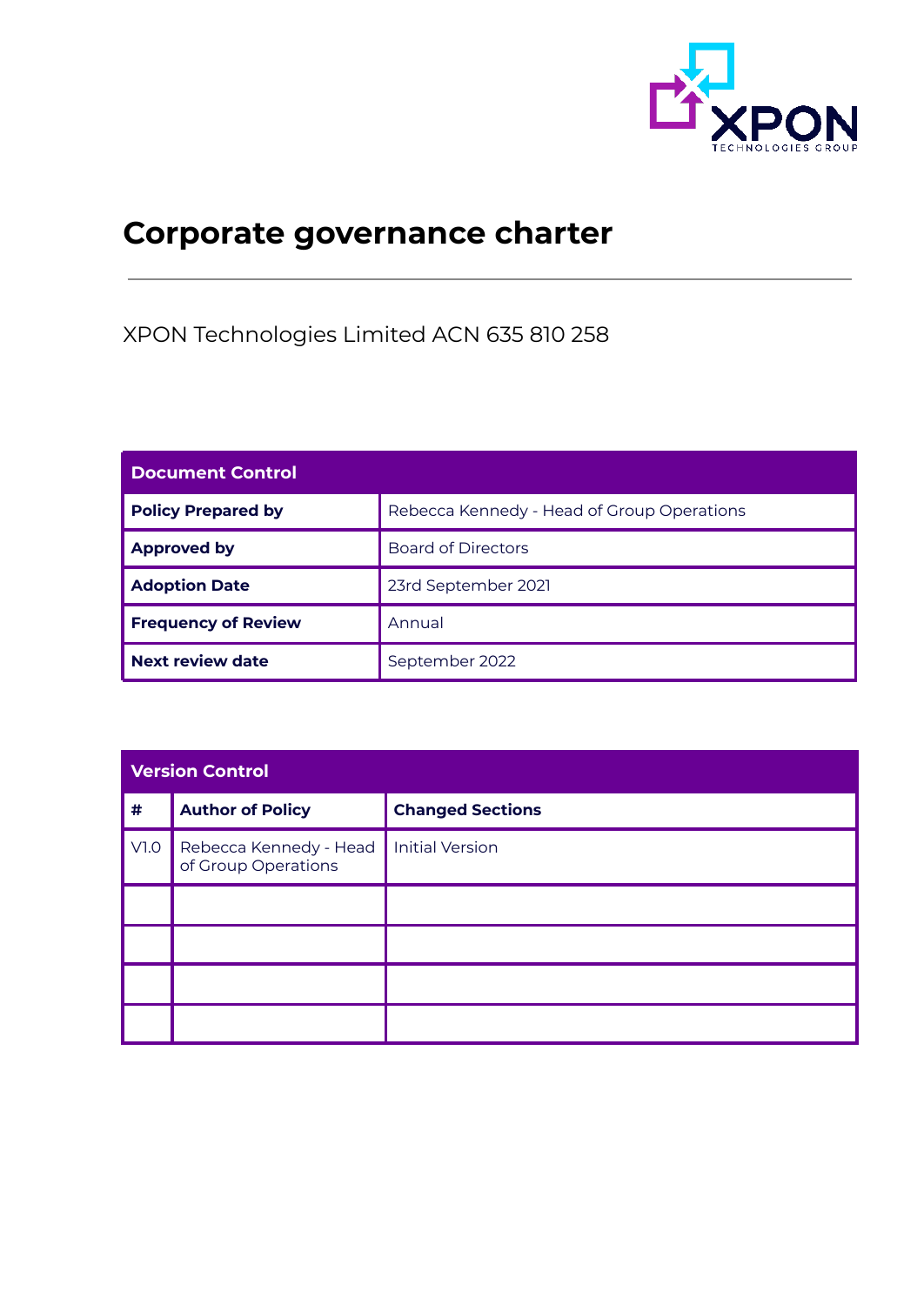

# **Table of contents**

| <b>Definitions and interpretation</b>                  | 3  |
|--------------------------------------------------------|----|
| Definitions                                            | 3  |
| Interpretation                                         | 7  |
| <b>Board Charter</b>                                   | 7  |
| Introduction                                           | 7  |
| Guiding principle                                      | 7  |
| Functions of the Board                                 | 7  |
| Responsibilities of Board                              | 8  |
| <b>Board Composition</b>                               | 8  |
| Independence of Directors                              | 9  |
| Appointment and retirement of Directors                | 10 |
| Background checks                                      | 10 |
| Performance review and evaluation of Directors         | 10 |
| Training and advice for Directors                      | 11 |
| Board meetings                                         | 11 |
| Secretary                                              | 11 |
| Committees                                             | 12 |
| <b>Business risks</b>                                  | 12 |
| Communication with Shareholders                        | 12 |
| Recognition of interests of stakeholders               | 14 |
| Xpon's budget                                          | 14 |
| Disclosure to market                                   | 14 |
| CEO and CFO responsibilities                           | 14 |
| <b>Code of Conduct</b>                                 | 15 |
| Objective                                              | 15 |
| Obligation to comply with code and law                 | 15 |
| General duties                                         | 15 |
| Business judgment rule                                 | 16 |
| Independent decision making and soundness of decisions | 17 |
| Confidentiality of Board matters and other information | 18 |
| Improper use of information                            | 18 |
| Cooperation                                            | 18 |
| Personal interests and conflicts                       | 18 |
| Conduct by Directors                                   | 19 |
| Dealings in Securities                                 | 19 |
| Complaints procedure                                   | 20 |
| <b>Continuous Disclosure Policy</b>                    | 20 |
| <b>Diversity Policy</b>                                | 20 |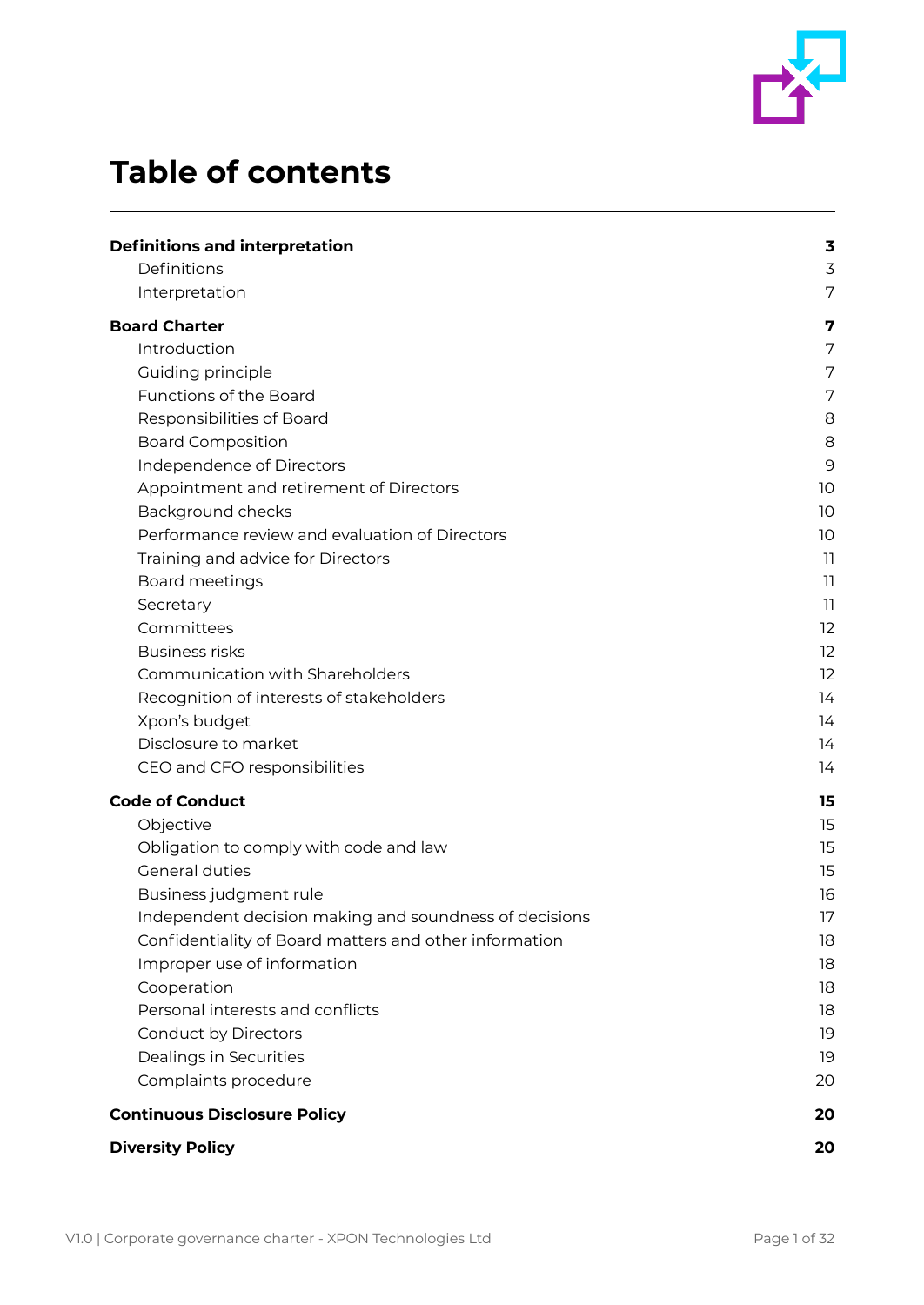

| <b>Standing rules for Committees</b>                                     | 21 |
|--------------------------------------------------------------------------|----|
| Application                                                              | 21 |
| Composition                                                              | 21 |
| Role                                                                     | 21 |
| Proceedings                                                              | 21 |
| Reporting                                                                | 21 |
| Secretary                                                                | 22 |
| Performance review and evaluation                                        | 22 |
| Schedule 1 - Audit & Risk Management (ARM) Committee charter             |    |
| <b>Schedule 2 - Nomination &amp; Remuneration (NR) Committee charter</b> |    |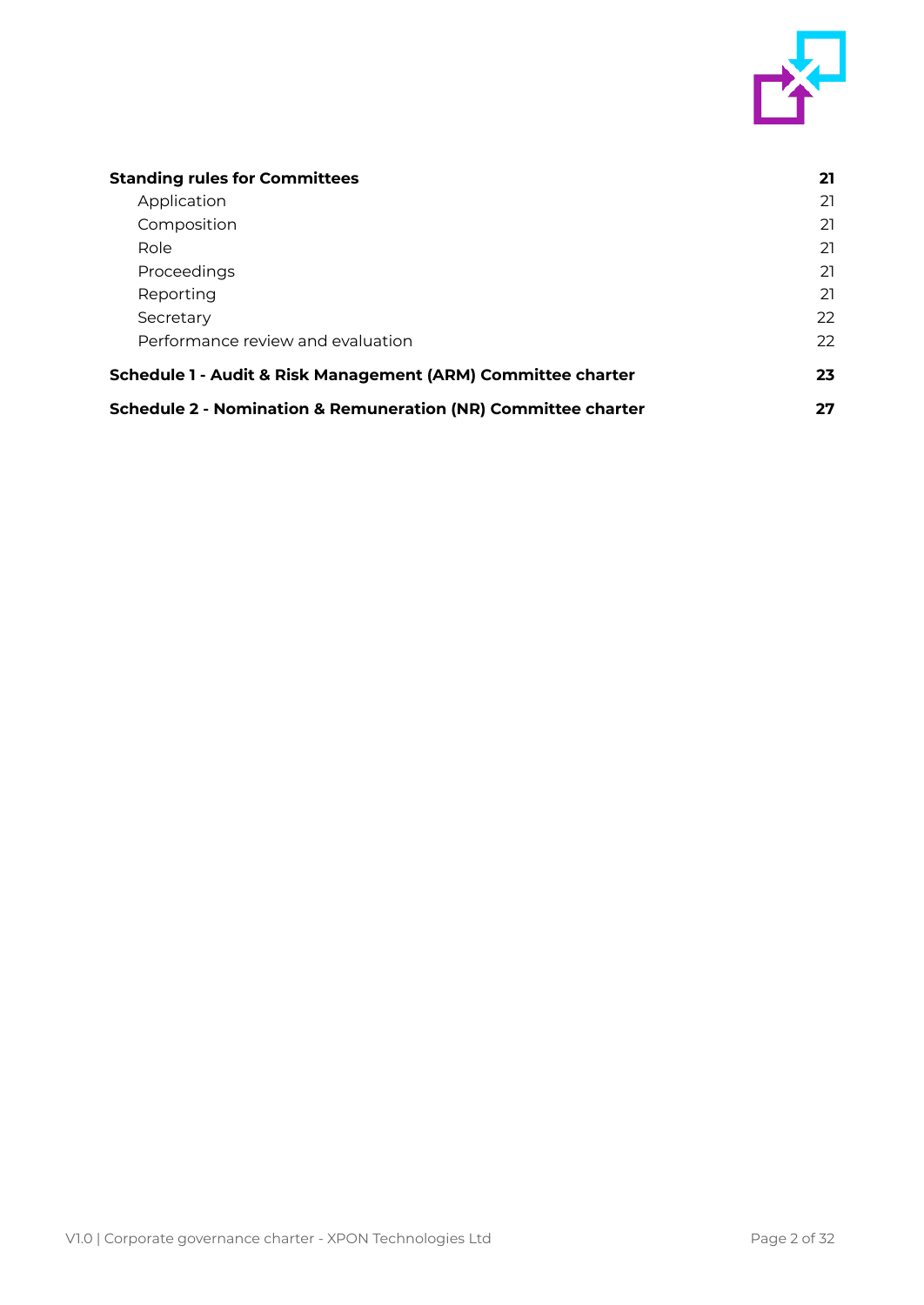

## <span id="page-3-0"></span>**1 Definitions and interpretation**

## <span id="page-3-1"></span>**1.1 Definitions**

In this document:

| Term                                | <b>Definition</b>                                                                                                                                                                                                      |
|-------------------------------------|------------------------------------------------------------------------------------------------------------------------------------------------------------------------------------------------------------------------|
| <b>AGM</b>                          | means XPON's annual general meeting.                                                                                                                                                                                   |
| <b>ARM Committee</b>                | means the Committee responsible for the<br>matters set out in Schedule 1.                                                                                                                                              |
| <b>ASIC</b>                         | means the Australian Securities and Investments<br>Commission.                                                                                                                                                         |
| <b>ASX</b>                          | means ASX Limited ACN 008 624 691 or the<br>securities exchange operated by it (as the case<br>requires).                                                                                                              |
| <b>Board</b>                        | means the board of Directors.                                                                                                                                                                                          |
| <b>Board Charter</b>                | means the charter of corporate governance in<br>relation to the Board, set out in paragraph 2.                                                                                                                         |
| <b>Chairman</b>                     | means the chairman of the Board.                                                                                                                                                                                       |
| <b>CEO</b>                          | means the executive officer (by whatever title<br>known, whether chief executive officer,<br>managing director or otherwise) with sole<br>responsibility for the strategic and operational<br>management of the Group. |
| <b>Code of Conduct</b>              | means the code of conduct set out in<br>paragraph 3.                                                                                                                                                                   |
| <b>Committee</b>                    | means a committee of the Board.                                                                                                                                                                                        |
| Constitution                        | means XPON's constitution.                                                                                                                                                                                             |
| <b>Continuous Disclosure Policy</b> | means the Company's policy regarding<br>continuous disclosure which is set out in the<br>document, referred to in paragraph 4.                                                                                         |
| <b>CFO</b>                          | means XPON's chief financial officer or<br>equivalent officer (by whatever title known).                                                                                                                               |
| <b>Company or XPON</b>              | means XPON Technologies Limited<br>ACN 635 810 258.                                                                                                                                                                    |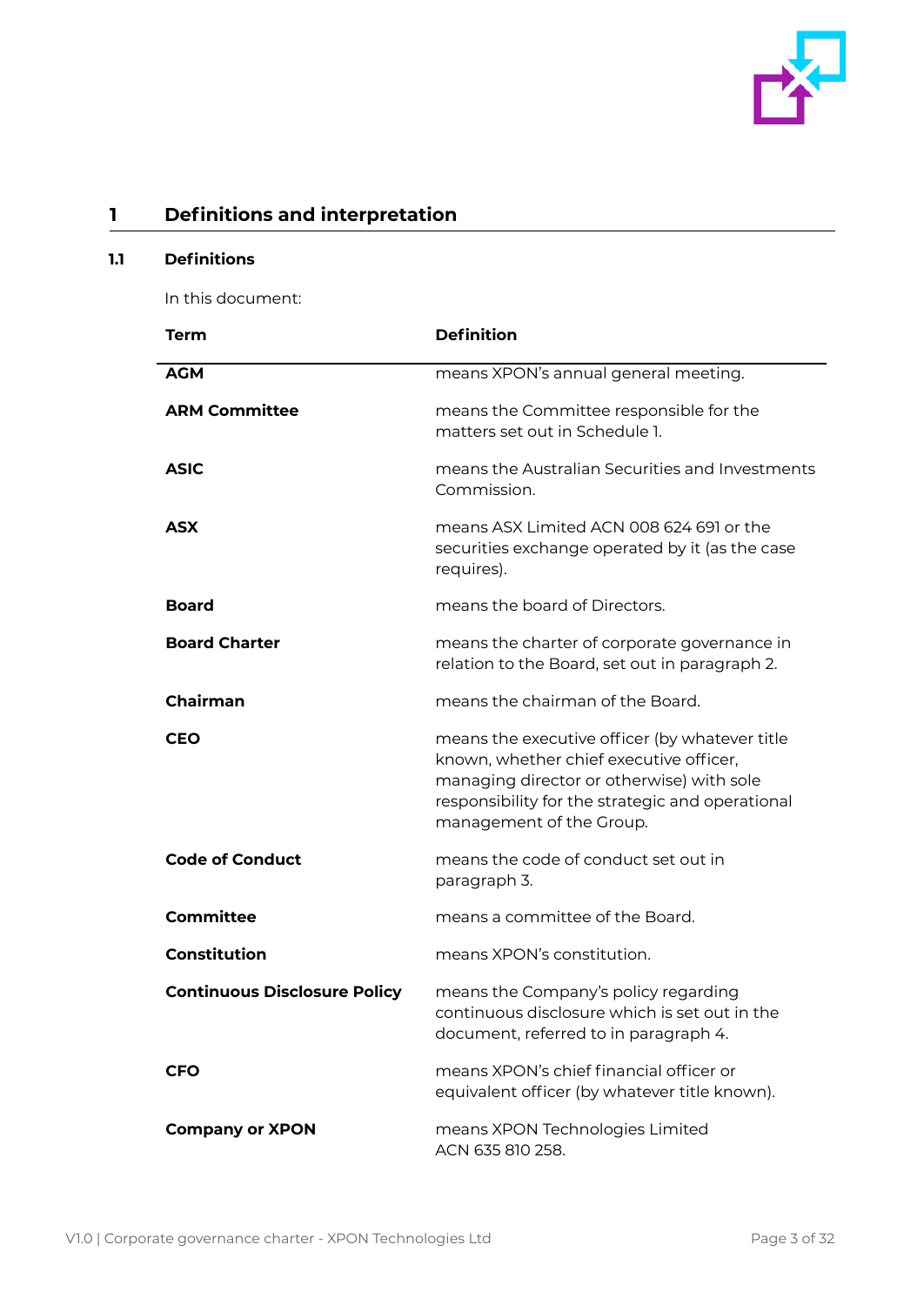

| <b>Corporations Act</b>                                  | means Corporations Act 2001 (Cth).                                                                                                                                                        |      |                                                                                                                                                                                                                                                                                                                                      |
|----------------------------------------------------------|-------------------------------------------------------------------------------------------------------------------------------------------------------------------------------------------|------|--------------------------------------------------------------------------------------------------------------------------------------------------------------------------------------------------------------------------------------------------------------------------------------------------------------------------------------|
| <b>Deputy Chairman</b>                                   | means the deputy chairman appointed by the<br>Board in circumstances where the Chairman is<br>not an Independent Director.                                                                |      |                                                                                                                                                                                                                                                                                                                                      |
| <b>Director</b>                                          | means a director of XPON.                                                                                                                                                                 |      |                                                                                                                                                                                                                                                                                                                                      |
| <b>Diversity</b>                                         | means but is not limited to diversity of gender,<br>age, disability, ethnicity, marital or family status,<br>religious or cultural background, sexual<br>orientation and gender identity. |      |                                                                                                                                                                                                                                                                                                                                      |
| <b>Diversity Policy</b>                                  | means the Company's policy regarding Diversity<br>which is set out in the document, referred to in<br>paragraph 5.                                                                        |      |                                                                                                                                                                                                                                                                                                                                      |
| <b>Group</b>                                             |                                                                                                                                                                                           |      | means XPON and its controlled entities.                                                                                                                                                                                                                                                                                              |
| <b>Group Operating Policies and</b><br><b>Procedures</b> | Board.                                                                                                                                                                                    |      | means the policy and procedures applicable to<br>the Group from time to time, adopted by the                                                                                                                                                                                                                                         |
| <b>Independent Director</b>                              | and who:                                                                                                                                                                                  |      | means a Director who is not a Senior Executive                                                                                                                                                                                                                                                                                       |
|                                                          | (a)                                                                                                                                                                                       |      | is not a substantial Shareholder, or an<br>officer of a substantial Shareholder, and is<br>not otherwise associated, directly or<br>indirectly, with a substantial Shareholder;                                                                                                                                                      |
|                                                          | (b)                                                                                                                                                                                       |      | has not, within the last three years:                                                                                                                                                                                                                                                                                                |
|                                                          |                                                                                                                                                                                           | (i)  | been employed in an executive<br>capacity by XPON or another<br>Group member; or                                                                                                                                                                                                                                                     |
|                                                          |                                                                                                                                                                                           | (ii) | been a Director after ceasing<br>employment in an executive<br>capacity for XPON or another<br>Group member;                                                                                                                                                                                                                         |
|                                                          | (c)                                                                                                                                                                                       |      | has not, within the last three years, been a<br>principal of a professional adviser to<br>XPON or another Group member or an<br>employee materially associated with the<br>service provided, except where the<br>adviser might be considered to be<br>independent due to the fact that fees<br>payable by XPON to the adviser's firm |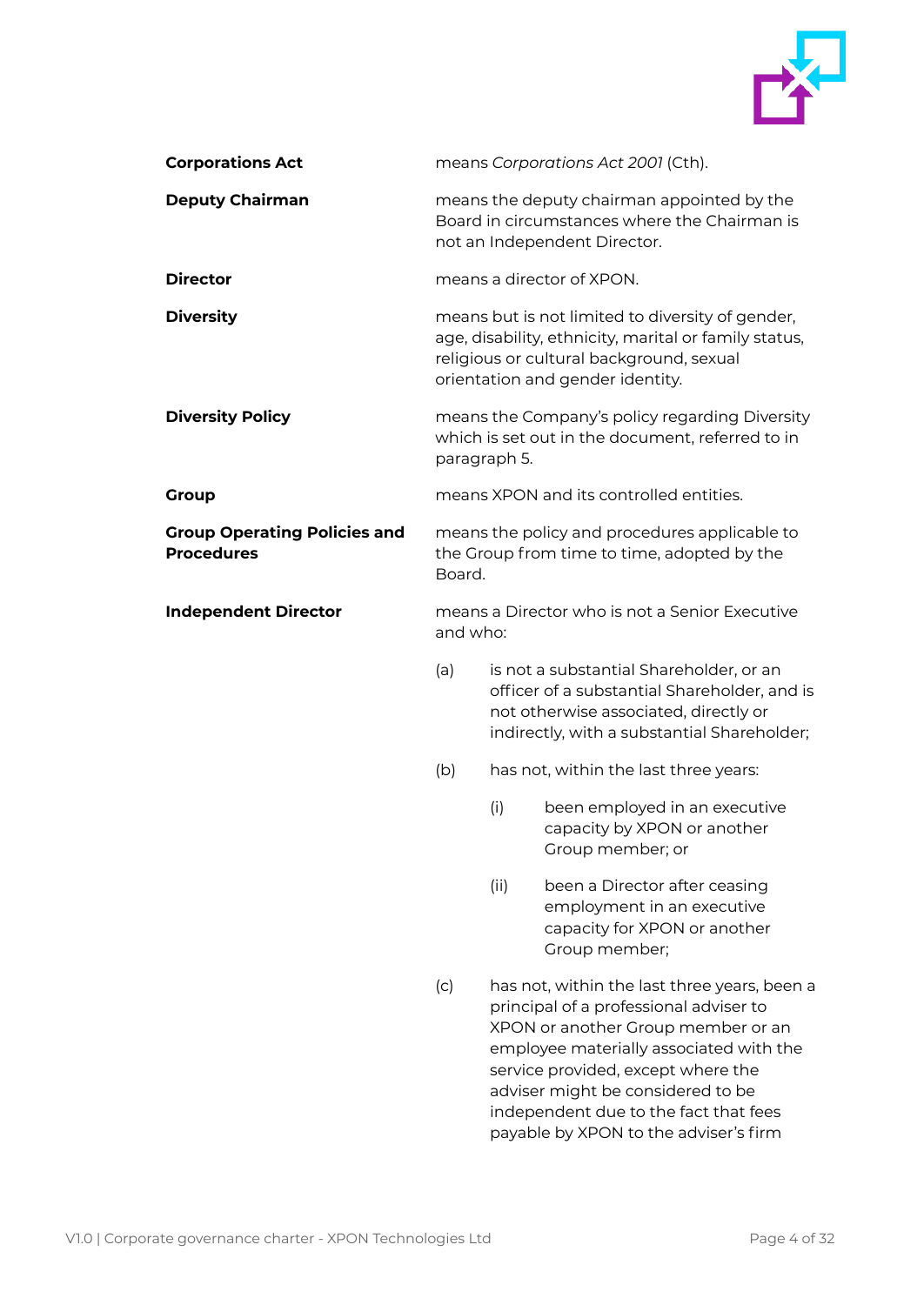

represent an insignificant component of the adviser's firm overall revenue;

- (d) has not, within the last three years, been:
	- (i) a material supplier or customer of XPON or another Group member; or
	- (ii) an officer of or associated, directly or indirectly, with a material supplier or customer;
- (e) has no material contractual relationship with XPON or another Group member other than as a Director;
- (f) is free from any interest and any business or other relationship, which could, or could reasonably be perceived to, materially interfere with the Director's ability to act in XPON's best interests;
- (g) does not have close family ties with any person who falls within any of the categories described in paragraphs (a) to (f) above; and
- (h) has not served on the Board for a period which could, or could reasonably be perceived to, materially interfere with the Director's ability to act in XPON's best interests.
- **Listing Rules means the Listing Rules of ASX and any other** rules of ASX which are applicable while the Company is admitted to the Official List of ASX, each as amended or replaced from time to time, except to the extent of any express written waiver by ASX.

**Nomination & Remuneration Committee** means the Committee responsible for matters set out in Schedule 2.

**Price Sensitive Information** means information that:

- (a) relates to the financial affairs of XPON or the Group;
- (b) may give the person proposing to deal in Securities an advantage over other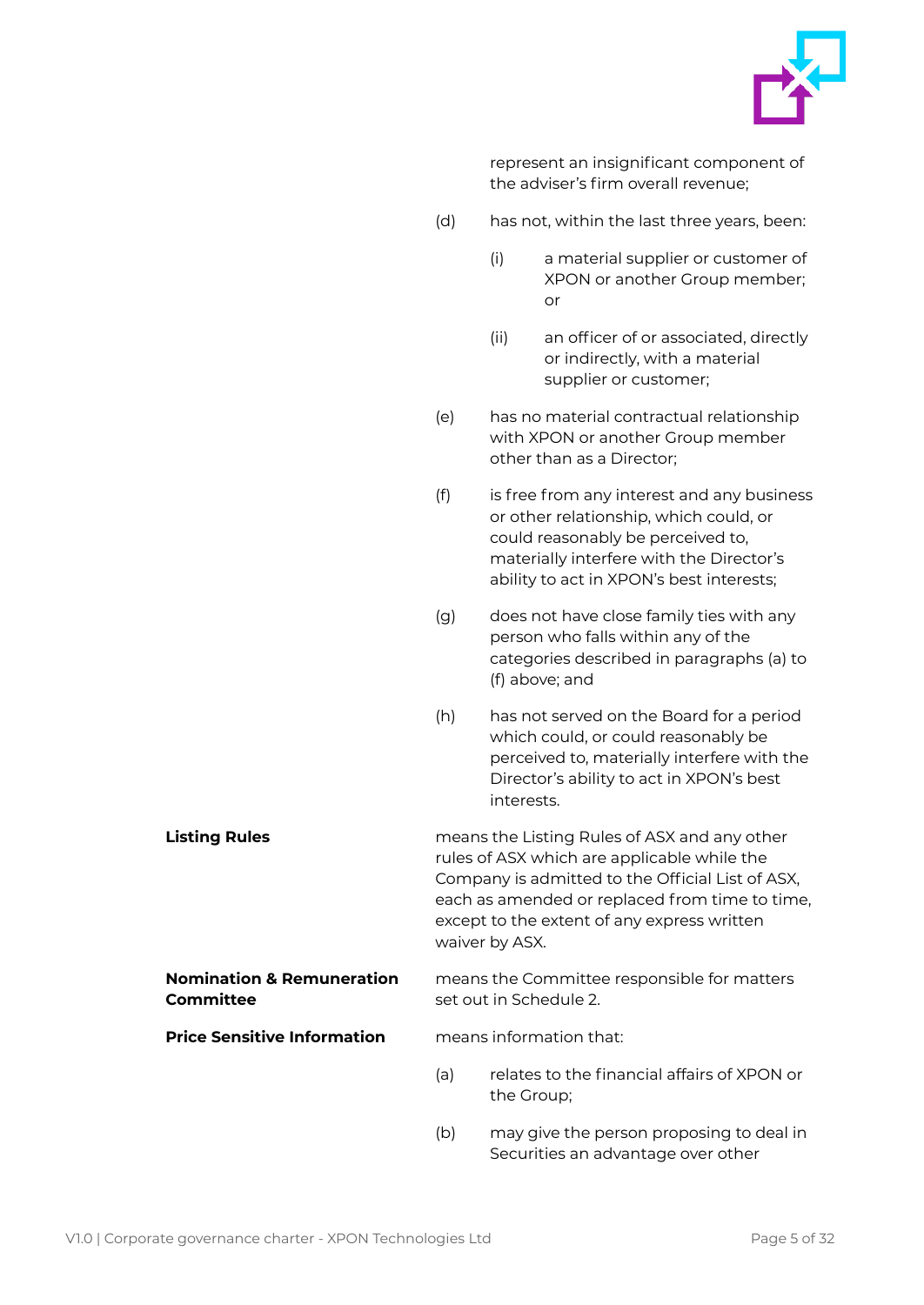

persons holding or dealing in Securities; and

(c) if it were generally available, would be likely to materially affect the price of the Securities in question.

For the avoidance of doubt, the following will be typically regarded as Price Sensitive Information:

- (a) a transaction that will lead to a significant change in the nature or scale of the Group's activities;
- (b) a material acquisition or disposal;
- (c) the granting or withdrawal of a material licence;
- (d) the entry into, variation or termination of a material agreement;
- (e) XPON or another member of the Group becoming a plaintiff or defendant in a material law suit;
- (f) the fact the Group's earnings will be materially different from market expectations;
- (g) the appointment of a liquidator, administrator or receiver;
- (h) the commission of an event of default under, or other event entitling a financier to terminate, a material financing facility;
- (i) under subscriptions or over subscriptions to an issue of XPON Securities;
- (j) XPON giving or receiving a notice of intention to make a takeover; and
- (k) any rating being applied by a rating agency to XPON or its Securities and any change to that rating.

**Secretary Secretary means the secretary of XPON.** 

**Securities** means all securities issued by the Company of any kind including ordinary shares, preference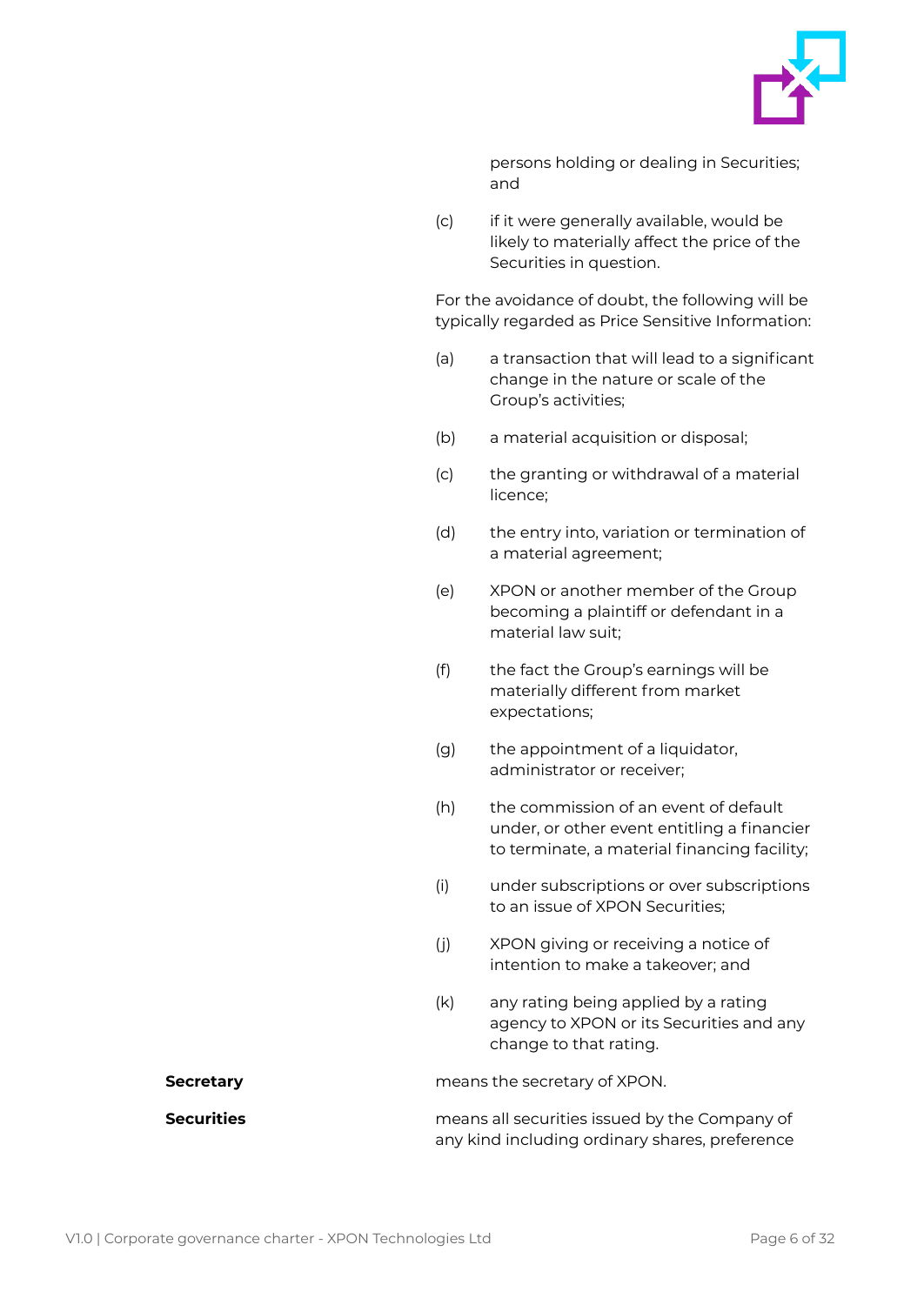

shares, debentures, convertible notes and options.

| <b>Securities Trading Policy</b> | means XPON's securities trading policy which is<br>set out in the document, referred to in<br>paragraph 3.11.                                                                                                      |
|----------------------------------|--------------------------------------------------------------------------------------------------------------------------------------------------------------------------------------------------------------------|
| <b>Senior Executives</b>         | means the senior management team (excluding<br>Board members), being those who have the<br>opportunity to materially influence the integrity,<br>strategy and operation of XPON, and its financial<br>performance. |
| <b>Shareholder</b>               | means a holder of shares in XPON.                                                                                                                                                                                  |

#### <span id="page-7-0"></span>**1.2 Interpretation**

Concepts not defined in this document which are given a meaning in the Corporations Act have the same meaning as in the Corporations Act.

## <span id="page-7-1"></span>**2 Board Charter**

## <span id="page-7-2"></span>**2.1 Introduction**

This policy outlines XPON's corporate governance practices. If, however, the Constitution is inconsistent with this document, the Constitution prevails to the extent of the inconsistency.

## <span id="page-7-3"></span>**2.2 Guiding principle**

Each Director has an overriding responsibility to act in good faith and the best interests of XPON. In assessing XPON's best interests, the Board may, however, have regard to the interests of:

- (a) Shareholders (with a view to building sustainable value for them);
- (b) employees of the Group; and
- (c) other people or entities with whom the Group deals.

## <span id="page-7-4"></span>**2.3 Functions of the Board**

The Board's broad functions are to:

- (a) chart strategy and set financial targets for the Group;
- (b) monitor the implementation and execution of strategy and performance against financial targets;
- (c) appoint and oversee the performance of executive management; and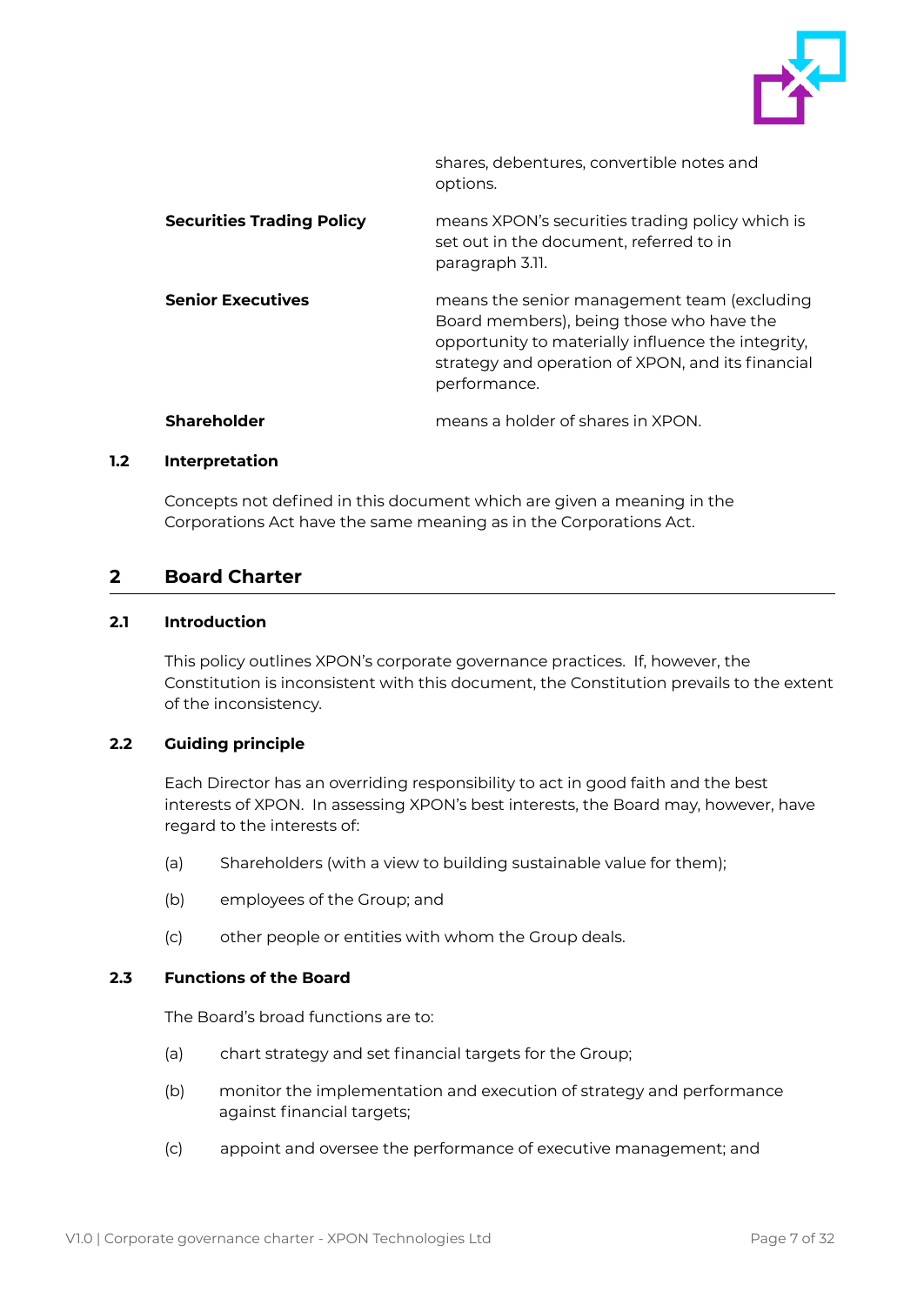

(d) generally take an effective leadership role in relation to the Group.

## <span id="page-8-0"></span>**2.4 Responsibilities of Board**

The Board's responsibilities include:

- (a) providing leadership and setting the strategic objectives of the Group;
- (b) determining the Board's composition, including appointment and retirement or removal of the Chairman and Deputy Chairman (if applicable);
- (c) oversight of the Group (including its control and accountability systems);
- (d) appointing and removing the CEO or equivalent;
- (e) if appropriate, ratifying the appointment and the removal of Senior Executives;
- (f) reviewing, ratifying and monitoring the risk management framework and setting the risk appetite within which the Board expects management to operate;
- (g) approving and formulating company strategy and policy and monitoring Senior Executive's implementation of strategy;
- (h) approving and monitoring operating budgets and major capital expenditure;
- (i) overseeing the integrity of the Group's accounting and corporate reporting systems, including the external audit;
- (j) monitoring industry developments relevant to the Group and its business;
- (k) developing suitable key indicators of financial performance for the Group and its business;
- (l) overseeing the Group's corporate strategy and performance objectives developed by management;
- (m) overseeing the Group's compliance with its continuous disclosure obligations;
- (n) approving the Group's remuneration framework;
- (o) monitoring the overall corporate governance of the Group (including its strategic direction and goals for management, and the achievement of these goals); and
- (p) oversight of Committees.

## <span id="page-8-1"></span>**2.5 Board Composition**

(a) The Chairman: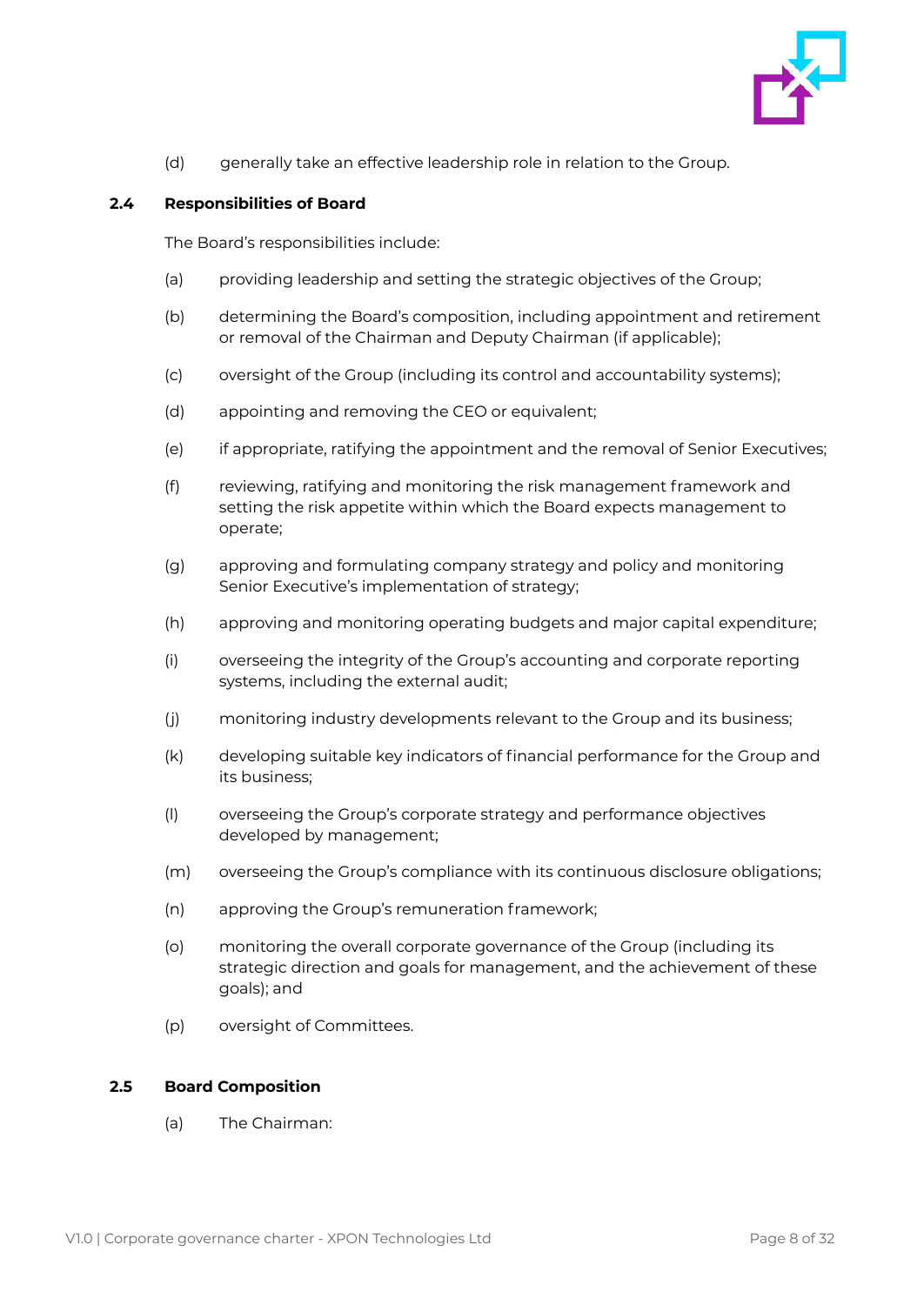

- (i) subject to paragraph 2.5(b), should be an Independent Director;
- (ii) is responsible for the Board's leadership and for its efficient organisation and conduct; and
- (iii) should facilitate the effective contribution by all Directors and promote constructive and respectful relations between Directors, and between the Board and the Senior Executives.
- (iv) If the Chairman is not an Independent Director, the Board should appoint a Deputy Chairman who can act when the Chairman is conflicted.
- (b) The Board should comprise:
	- (i) members with a broad range of experience, expertise, skills and contacts relevant to the Group and its business;
	- (ii) no less than three Directors, half of whom should be non-executive Directors;
	- (iii) more than four Directors if the Board considers that additional expertise is required in specific areas or when an outstanding candidate is identified; and
	- (iv) a majority of Independent Directors.
- (c) The Board should implement and maintain a skills matrix setting out the mix of skills and Diversity that the Board currently has or aims to achieve.

#### <span id="page-9-0"></span>**2.6 Independence of Directors**

- (a) The Board must regularly assess whether each Director remains an elected Independent Director in the light of the interests disclosed by them.
- (b) A Director should only be characterised as an Independent Director if they are free of any interest, position, association or relationship that might influence, or reasonably be perceived to influence, in a material respect, their capacity to bring an independent judgment to bear on issues before the Board.
- (c) Each Director must give the Board all relevant information for this purpose.
- (d) The independence of Directors will be disclosed in the annual report.
- (e) If the Board decides a Director has ceased to be an Independent Director, this must be immediately disclosed to the market.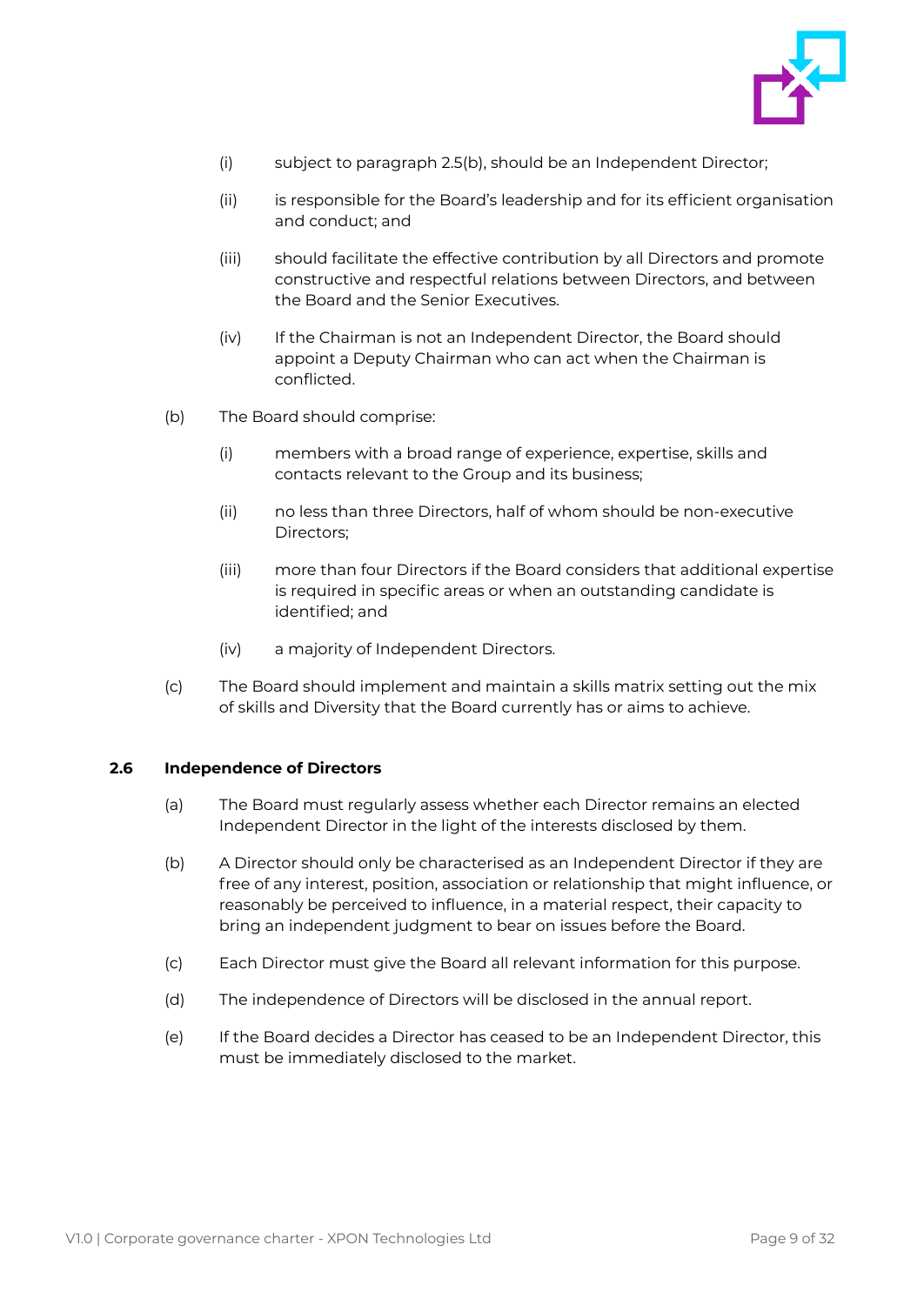

## <span id="page-10-0"></span>**2.7 Appointment and retirement of Directors**

- (a) The terms of the appointment of all new Directors should be set out in a letter of appointment for non-executive Directors and service contract for executive Directors.
- (b) The material terms of any employment, service or consultancy agreement with a Director or the CEO should be disclosed in accordance with the Listing Rules.
- (c) All Directors, excluding the CEO (if a Director), must retire in accordance with the Constitution and the Listing Rules. Retiring Directors may, in these circumstances, be eligible to be re-elected.

## <span id="page-10-1"></span>**2.8 Background checks**

- (a) The Board should undertake appropriate checks before appointing a person, or putting forward a candidate for election, as a Director.
- (b) All material information in the Board's possession, relevant to whether or not to elect or re-elect a Director, should be provided to Shareholders including:
	- (i) in the case of a new Director, any materially adverse information revealed by checks undertaken; and
	- (ii) for all Directors, details on the independence of the Director.

## <span id="page-10-2"></span>**2.9 Performance review and evaluation of Directors**

- (a) The performance of all other Directors and Senior Executives should be reviewed and assessed each year by the Chairman.
- (b) The Chairman's performance should be reviewed and assessed each year by the Deputy Chairman (if applicable) and otherwise in consultation with the other Directors.
- (c) The evaluation criteria and process to be followed is the same in each case.
- (d) The Chairman determines the evaluation criteria and process.
- (e) A Director, whose performance is unsatisfactory, may be asked to retire.
- (f) An external assessment of the Board's policies and procedures, and its effectiveness generally, should be conducted by independent professional consultants at intervals of no more than three years.
- (g) The Board should satisfy itself that its performance is efficient so that all Directors meet their obligations and are not exposed to any legal liability.
- (h) Each Director must cooperate fully with any review or assessment of performance, whether collective or individual, and whether conducted by:
	- (i) the Chairman;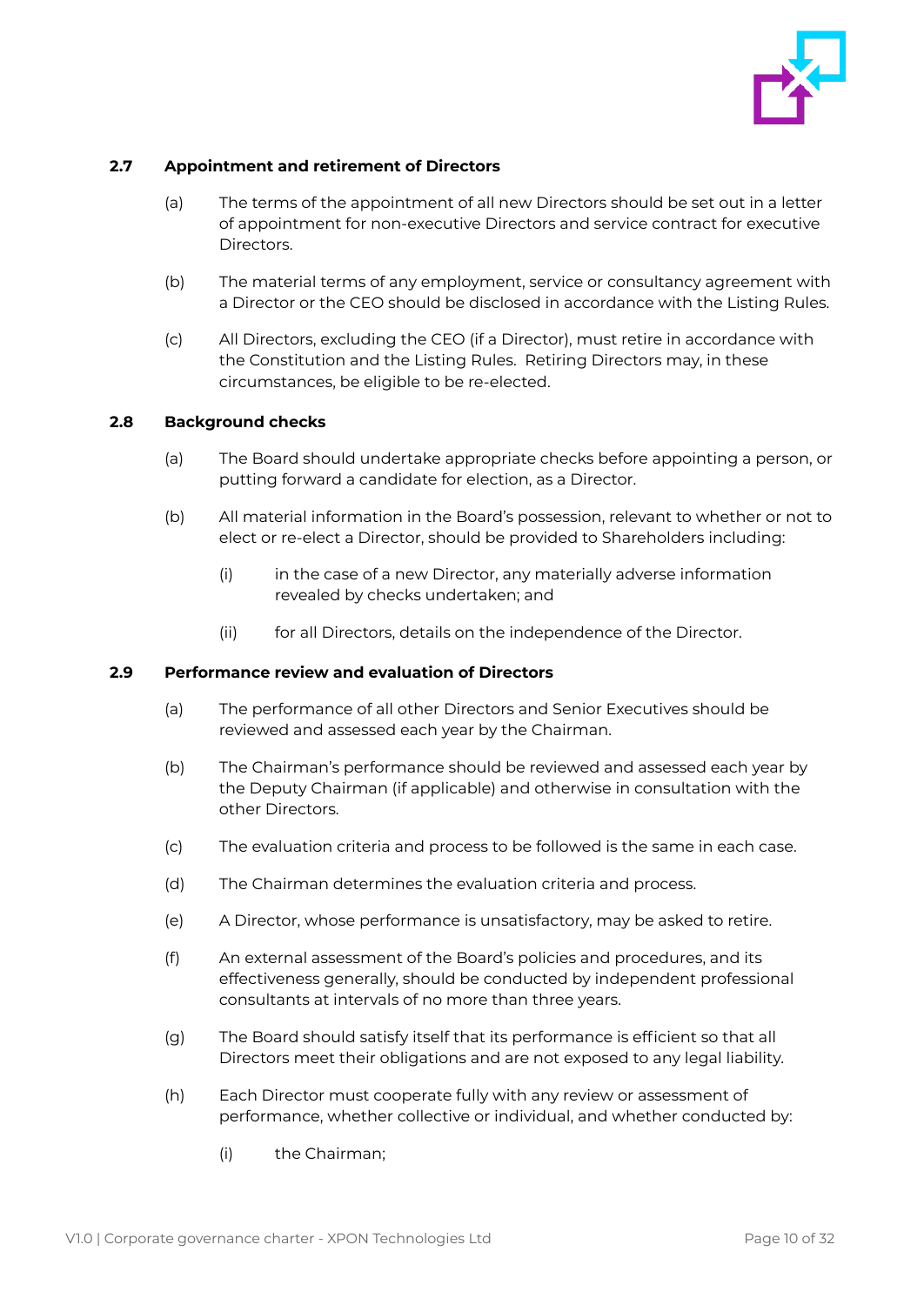

- (ii) any other Director; or
- (iii) any independent third party externally appointed for the purpose.

## <span id="page-11-0"></span>**2.10 Training and advice for Directors**

- (a) Directors must be provided with information about the Group before accepting the appointment and complete an induction course after their appointment, in each case appropriate for them to discharge their responsibilities.
- (b) Directors must be given access to continuing education in relation to the Group, extending to its business, the industry in which it operates, and other information required by them to discharge their responsibilities.
- (c) Each Director may seek independent legal or other professional advice at Xpon's expense. Prior approval from the Chairman is required but may not be unreasonably withheld or delayed.

## <span id="page-11-1"></span>**2.11 Board meetings**

- (a) Board meetings should occur not less than eight times in any year.
- (b) Papers for Board meetings must be circulated, if practical, at least five days before the relevant meeting.
- (c) Draft minutes of Board meetings (for consideration and approval at the next relevant meeting) should be circulated within ten business days following each meeting.
- (d) The non-executive Directors should meet at least twice each financial year for a private discussion of management issues.

## <span id="page-11-2"></span>**2.12 Secretary**

The Secretary is accountable to the Board, through the Chairman, for all matters to do with the proper functioning of the Board and is responsible for:

- (a) advising the Board and any Committee on governance matters;
- (b) monitoring this policy and any Committee charter, to ensure they are followed; and
- (c) coordinating the timely completion and despatch of:
	- (i) Board and Committee papers; and
	- (ii) draft minutes of Board and Committee meetings, that accurately capture the business of the meeting, for approval at the next meeting.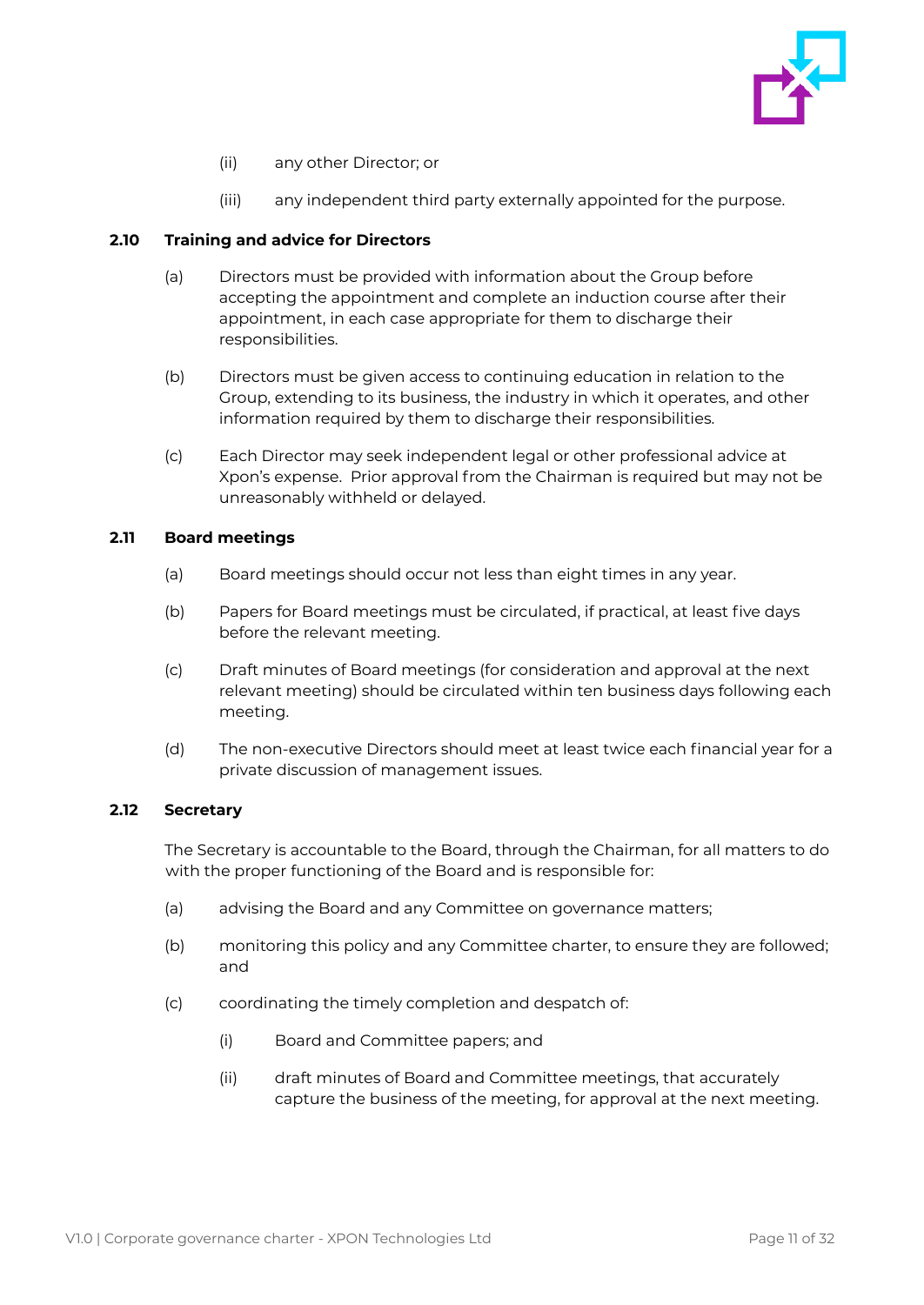

(d) assisting with the organisation and conduct of the induction and professional development of Directors.

## <span id="page-12-0"></span>**2.13 Committees**

- (a) The Board may establish (and delegate powers to) Committees to assist the Board to carry out its functions effectively and efficiently. The Board will adopt a charter for each Committee setting out the scope of its responsibility and relevant administrative and procedural arrangements.
- (b) The Committees established at the date of this document are:
	- (i) Audit & Risk Management (**ARM**) Committee (charter set out in Schedule 1); and
	- (ii) Nomination & Remuneration Committee (charter set out in Schedule 2).

## <span id="page-12-1"></span>**2.14 Business risks**

- (a) The risks of XPON's and the Group's business should be a standing item on the agenda for each regular meeting of the Board. Once a risk is identified, an action plan should be proposed by management for submission to the Board. That plan may also be submitted to the ARM Committee for review.
- (b) Corrective action should be taken as soon as reasonably practicable after adoption of an action plan.
- (c) The Group Operating Policies and Procedures should contain risk management procedures that aim to address risk management issues including professional indemnity claims.
- (d) The Senior Executives should take steps to ensure staff are provided with, and comply with, the Group Operating Policies and Procedures.
- (e) The Board should regularly review (at least annually) and approve the Group Operating Policies and Procedures.
- (f) The Board should record in its minutes as and when Senior Executives have reported on the effectiveness of XPON's management of its material business risks.

## <span id="page-12-2"></span>**2.15 Communication with Shareholders**

- (a) XPON's continuous disclosure obligations should be a standing item on the agenda for each regular Board meeting.
- (b) Directors must promptly give details of any matter within their knowledge that might require disclosure to the market under the continuous disclosure obligations.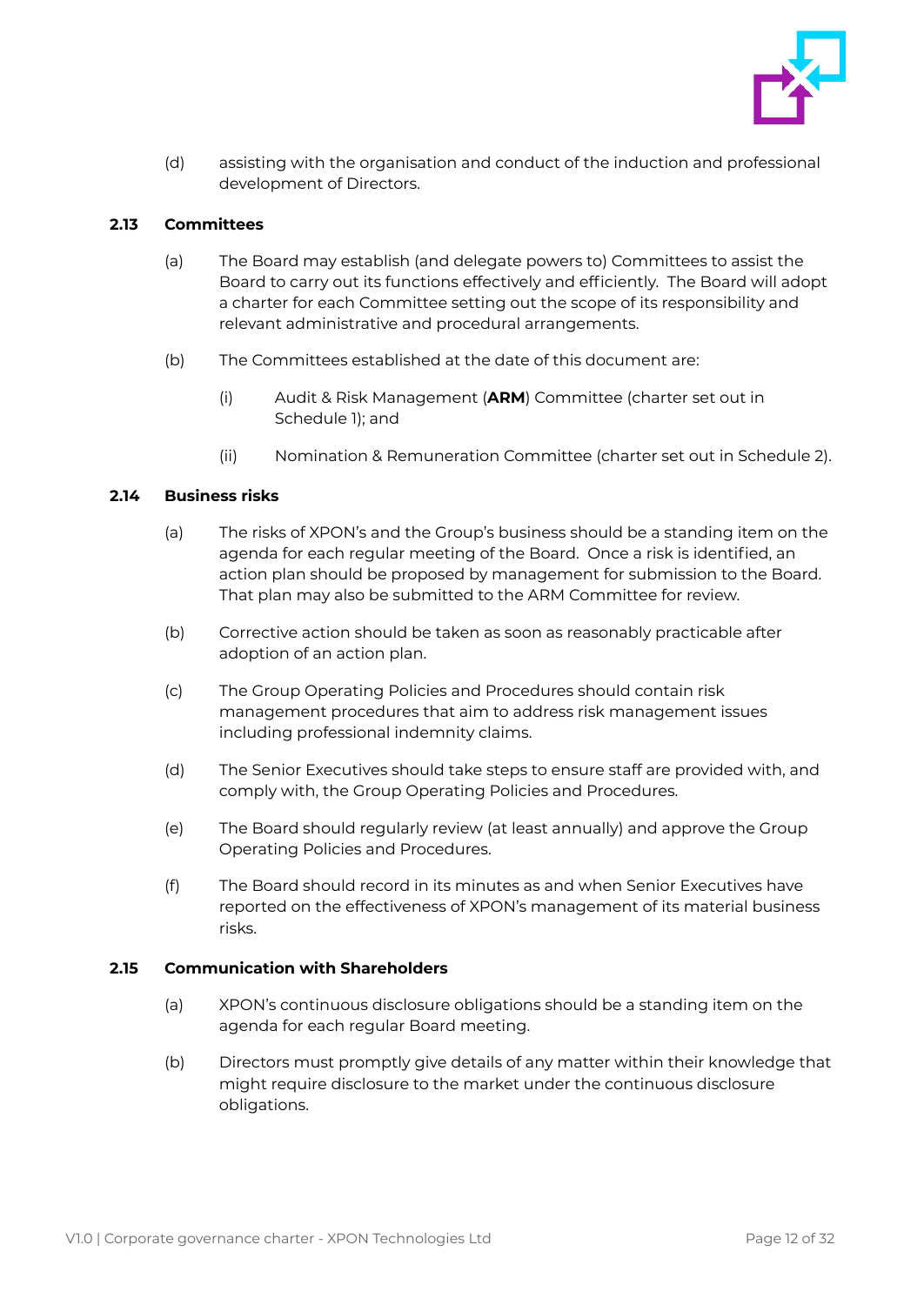

- (c) The Board should consider the appropriate location for the Group's corporate governance policies and practices, whether in the annual report or on an appropriate page of the Group's website.
- (d) The annual report must be distributed to all Shareholders in accordance with the Corporations Act and Listing Rules.
- (e) The annual report should include relevant information about the operations of the Group during the year, changes in the state of affairs of the Group, and details of future developments, in addition to:
	- (i) if not included on the Group's website, the corporate governance statement required by the Listing Rules (which must specify the date it is current and state that it has been approved by the Board); and
	- (ii) any other disclosures required by the Corporations Act.
- (f) An Appendix 4G should also be completed, lodged and released in accordance with the Listing Rules.
- (g) The Shareholders at an AGM should be asked to vote on:
	- (i) proposed major changes in the Group which may impact on share ownership rights; and
	- (ii) the removal and appointment of Directors.
- (h) If resolutions are required to be put to Shareholders before the next AGM, a general meeting will be convened.<sup>1</sup>
- (i) The Board should encourage the full participation of Shareholders at the AGM and at other general meetings to ensure a high level of accountability and identification with the Group's strategy and goals (which includes considering the use of webcasting and direct voting mechanisms for appropriate meetings).
- (j) The Board should design and implement an investor relations program to facilitate two-way communication with Shareholders and potential investors.
- (k) The half-yearly report should contain summarised financial information and a review of the operations of the Group during the period. The report should be lodged with and available from ASX and ASIC. It should also be sent to any Shareholder who requests it from XPON.
- (l) Company announcements must be made in a factual, timely, clear, and objective manner, and include any information material to decisions of Shareholders and potential investors in the Company.
- (m) Information about XPON and the Group, including copies of announcements made through ASX and the annual report and half-yearly report should be

<sup>1</sup> In accordance with the Constitution.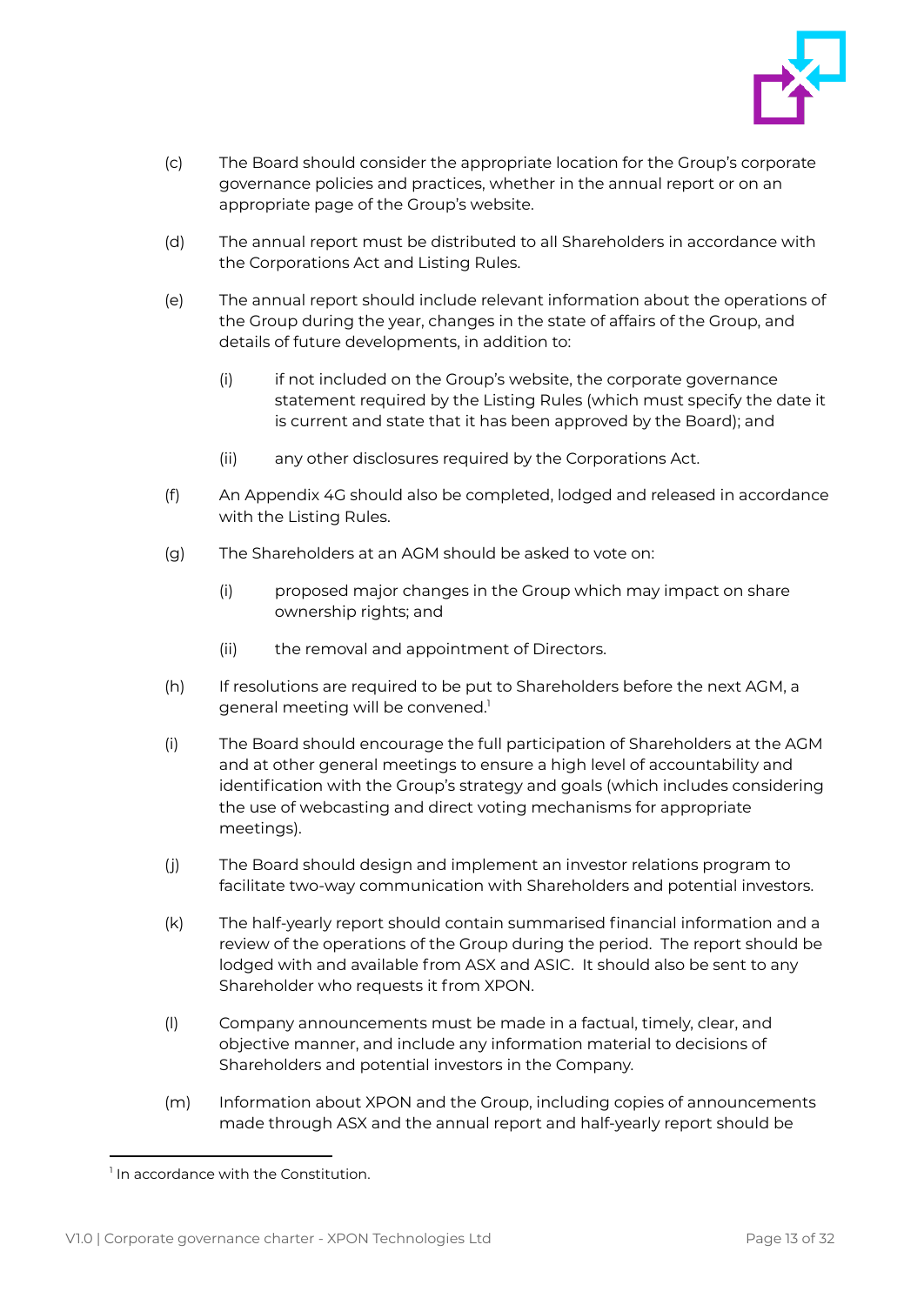

made available to Shareholders and prospective investors in XPON on the Company's website.

(n) XPON has a continuing commitment to electronic communication with Shareholders and stakeholders generally, including through its website.

#### <span id="page-14-0"></span>**2.16 Recognition of interests of stakeholders**

- (a) XPON must function within, and operate with a sense of responsibility to, the wider community as well as to Shareholders. This sense of responsibility to stakeholders generally is an important part of XPON's role within the broad community and represents not only sound ethics but also good business sense and commercial practice.
- (b) Constructive feedback on XPON's contribution to and role within the community will be sought (and welcomed) at AGMs and through XPON's website.

#### <span id="page-14-1"></span>**2.17 XPON's budget**

- (a) An annual budget must be prepared by Senior Executives and approved by the Board before the commencement of each financial year.
- (b) Actual results, including both the profit and loss statement and cashflow statement, must be reported on a monthly basis against budget, and revised forecasts for the year are prepared regularly.

## <span id="page-14-2"></span>**2.18 Disclosure to market**

Price Sensitive Information and other information reasonably required by an investor to make an informed assessment of XPON and the Group's activities and results must be reported to ASX in accordance with continuous disclosure requirements.

## <span id="page-14-3"></span>**2.19 CEO and CFO responsibilities**

- (a) Each of the CEO and CFO must state in writing to the Board, when providing it with financial reports, that XPON's financial reports:
	- (i) have been properly maintained;
	- (ii) present a true and fair view, in all material respects, of XPON's financial conditions and operational results;
	- (iii) are in accordance with relevant accounting standards; and
	- (iv) are founded on a sound system of risk management and internal compliance and control which implements the policies adopted by the Board.
- (b) The CEO is also primarily responsible for: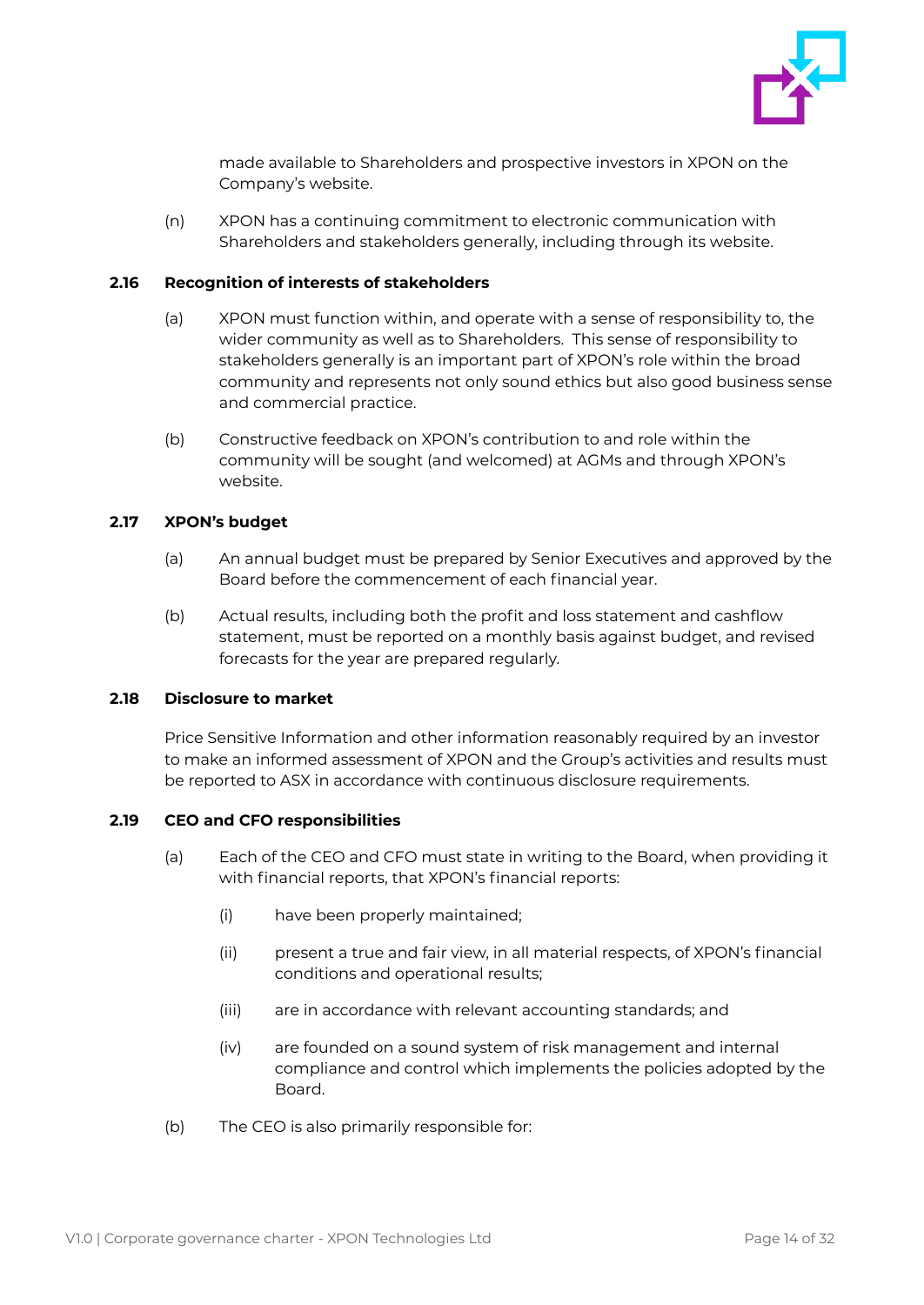

- (i) making decisions about whether a matter must be disclosed under XPON's continuous disclosure obligations;
- (ii) ensuring that XPON complies with those obligations;
- (iii) notifying the Board of these matters;
- (iv) monitoring and promoting an understanding within XPON of compliance;
- (v) acting as the contact for media and comment, including analyst briefings and responses to shareholder questions; and
- (vi) keeping the Board informed of other relevant matters.

## <span id="page-15-0"></span>**3 Code of Conduct**

#### <span id="page-15-1"></span>**3.1 Objective**

This code seeks to give the Directors guidance on how best to perform their duties, meet their obligations and understand XPON's corporate governance practices.

#### <span id="page-15-2"></span>**3.2 Obligation to comply with code and law**

- (a) A Director must, at all times, comply with this code as well as the law.
- (b) All Directors must act with the utmost integrity and objectivity, striving at all times to enhance the reputation and performance of the Group.
- (c) A Board position involves important legal and ethical responsibilities and a commitment to upholding the values of good corporate citizenship, in both individual conduct and corporate actions. A person should not accept a Board position if they have any doubt about their ability to comply with this code.

## <span id="page-15-3"></span>**3.3 General duties**

- (a) Directors must:
	- (i) act in good faith in the best interests of XPON and for a proper purpose;
	- (ii) avoid any potential conflict of interest or duty;
	- (iii) exercise a reasonable degree of care and diligence;
	- (iv) not make improper use of information; and
	- (v) not make improper use of their position.
- (b) Breaches of these duties may expose Directors to potential liability in damages, fines and disqualification.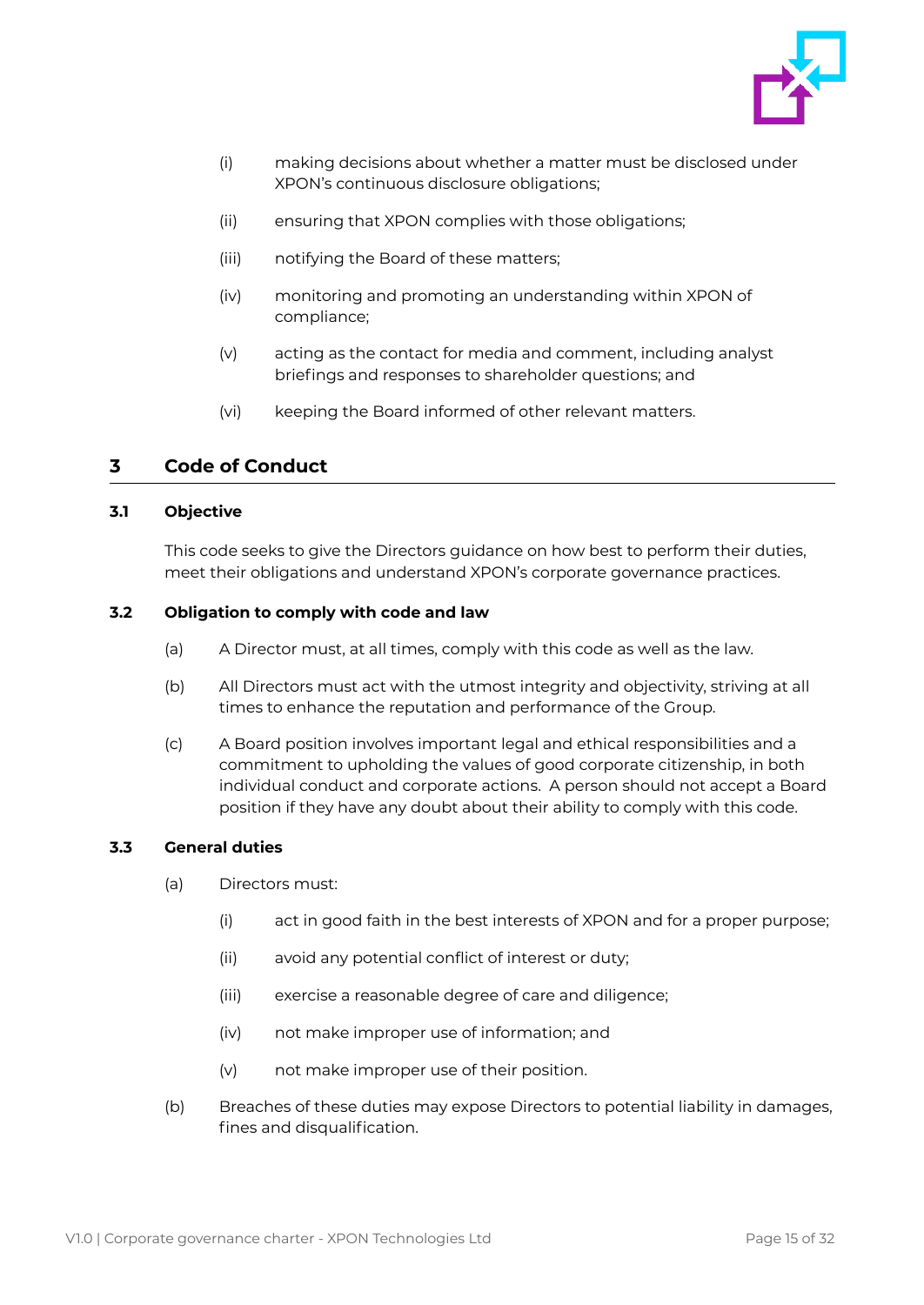

- (c) A Director, in the exercise of his or her powers, and in the discharge of his or her duties, must exercise the degree of care and diligence that a reasonable person would exercise if he or she were a Director:
	- (i) in the circumstance prevailing;
	- (ii) occupying the same position; and
	- (iii) with the same responsibilities within XPON as the Director.
- (d) A Director is a fiduciary and must act with fidelity and trust in company matters. The Board has been appointed to manage XPON's affairs and should have regard not only to the interests of Shareholders but (in appropriate circumstances) the interests of other third parties including creditors, regulators and the community.
- (e) Directors must act with a reasonable degree of care and diligence in the exercise of their powers and duties and to carry out their duties.
- (f) A Director who does not acquire and maintain a reasonable level of competence may be considered negligent.
- (g) All Board members should attend at least one educational seminar a year to remain fully informed of matters relevant to their position as a Director.
- (h) The Company maintains directors' and officers' liability insurance. Directors must be fully aware of the terms of this insurance to qualify for protection under it.

## <span id="page-16-0"></span>**3.4 Business judgment rule**

- (a) A director's duty to act with care and diligence may be satisfied if the director:
	- (i) makes a decision in good faith and for a proper purpose;
	- (ii) has no material personal interest in the subject matter of the decision made;
	- (iii) is informed about the subject matter of the decision to the extent the director reasonably believes to be appropriate; and
	- (iv) rationally believes the decision to be in the best interest of the Company.
- (b) The business judgment rule:
	- (i) relates only to decisions about the ordinary business operations of the Company; and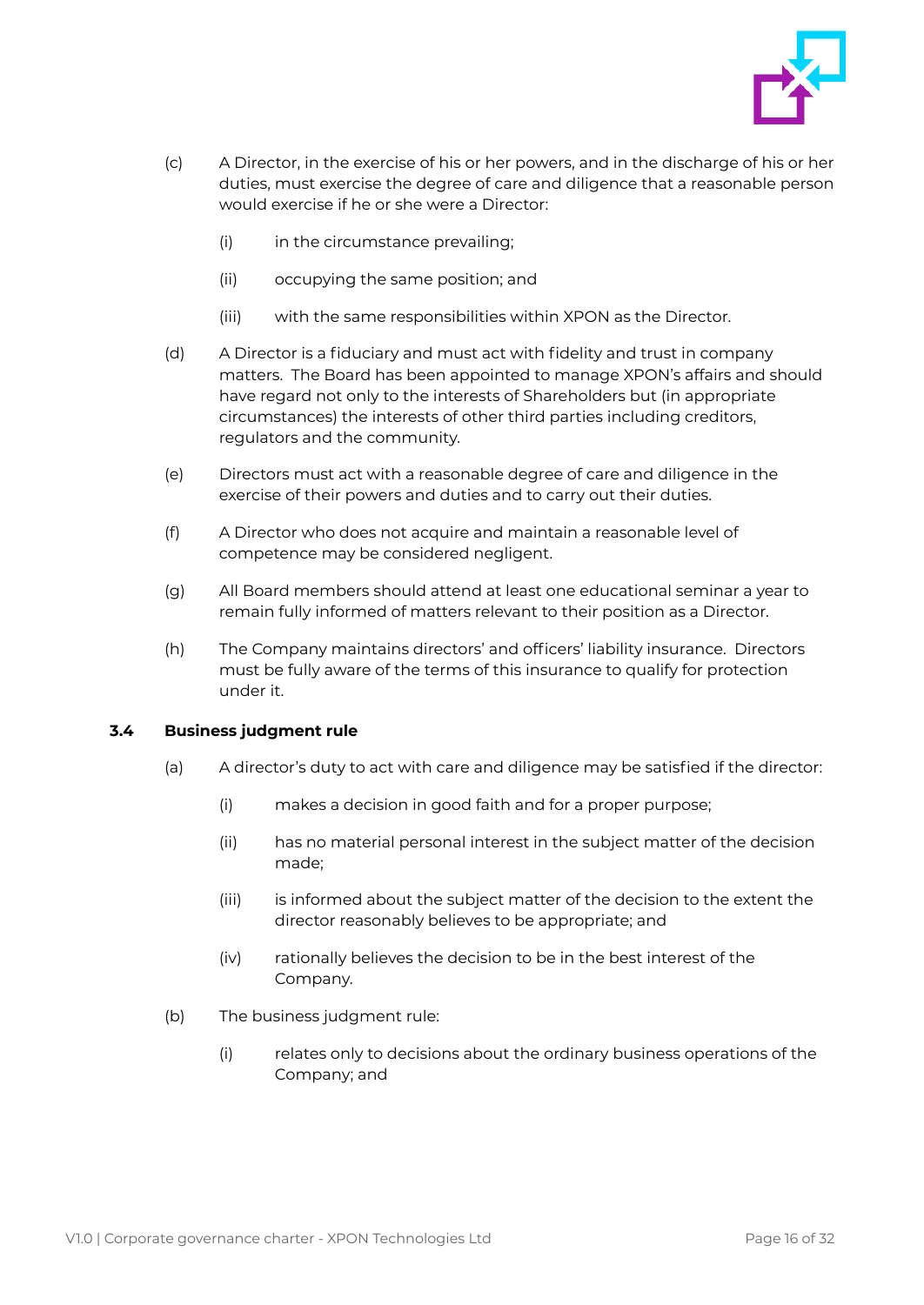

- (ii) does not relieve a Director from other duties.<sup>2</sup>
- (c) A business judgment is any decision to take or not to take action relating to the business operations of the Company; it does not apply to any failure to make a decision.

#### <span id="page-17-0"></span>**3.5 Independent decision making and soundness of decisions**

- (a) A Director must be independent in his or her judgment and actions, and must take all reasonable steps to be satisfied about the soundness of all Board decisions.
- (b) To satisfy this requirement a Director must:
	- (i) make a reasonable effort to become and remain familiar with the affairs of the Group;
	- (ii) attend all Board meetings and Board functions unless there are valid reasons for non-attendance;
	- (iii) have a sufficient understanding of accounting matters to fulfil their responsibilities for the Group's financial statements; and
	- (iv) commit the necessary time and energy to Board matters.
- (c) Directors may rely on advice about XPON or the Group or their affairs only if that advice is given or prepared by:
	- (i) an employee whom the Director believes on reasonable grounds to be reliable and competent in the relevant subject;
	- (ii) a professional adviser or expert in a subject the Director believes on reasonable grounds to be within the person's professional or expert competence;
	- (iii) another Director or officer on the subject within that Director's or officer's authority; or
	- (iv) a Committee (on which the Director did not serve) on a subject within the Committee's authority.
- (d) Directors should only rely on information or advice if the Director's reliance was made in good faith, after independently assessing the information and advice, considering the Director's knowledge of XPON and the Group and the complexity of their structure and operations.

<sup>&</sup>lt;sup>2</sup> Such as to act in good faith, not to misuse the position of director and not to make improper use of information obtained because they are, or have been, a director or other officer or employee of the Company.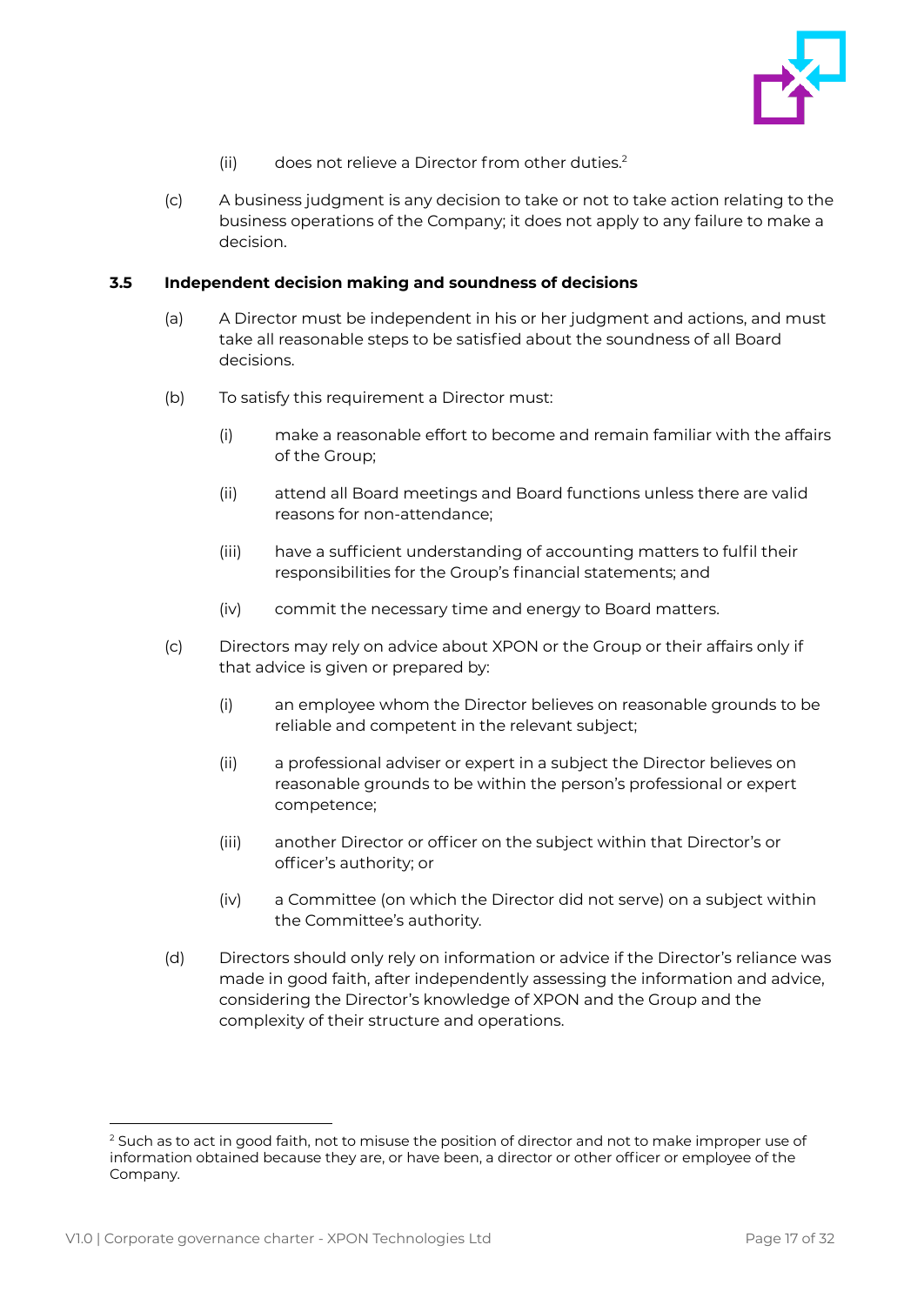

## <span id="page-18-0"></span>**3.6 Confidentiality of Board matters and other information**

- (a) Directors must keep confidential any Board matters and all confidential information<sup>3</sup> received by the Directors in the course of the exercise of their duties.
- (b) All information received by Directors to carry out their duties must be regarded as confidential and is the property of XPON.
- (c) A Director may not disclose information, or allow it to be disclosed, to any other person unless disclosure is authorised by XPON or the information is required by law to be disclosed.
- (d) All discussions and resolutions of the Board must also be kept confidential and their content must not be disclosed, or allowed to be disclosed to persons who are not Directors, except in cases where disclosure:
	- (i) has been authorised by XPON; or
	- (ii) is required by law.
- (e) Authorisation by XPON is presumed to the extent the Board (or Committee) minutes state or imply that it is intended that disclosure should be made to third parties.
- (f) A Director in any doubt about his or her obligations of confidentiality or about a matter of disclosure should consult with the Chairman before making any disclosure.

## <span id="page-18-1"></span>**3.7 Improper use of information**

A Director must not make improper use of information acquired as a Director to gain, directly or indirectly, any personal advantage or any advantage for any other person detrimental to XPON or the Group.

## <span id="page-18-2"></span>**3.8 Cooperation**

- (a) Directors must observe solidarity with Board resolutions and cooperate in their implementation.
- (b) Directors are part of a team and should work cooperatively with the Chairman and other Directors and with management.

## <span id="page-18-3"></span>**3.9 Personal interests and conflicts**

(a) A Director must not take improper advantage of their position as a director or officer.

<sup>&</sup>lt;sup>3</sup> Confidential information includes Price Sensitive Information and information that is not Price Sensitive Information but might reasonably be of use or of interest to retail investors.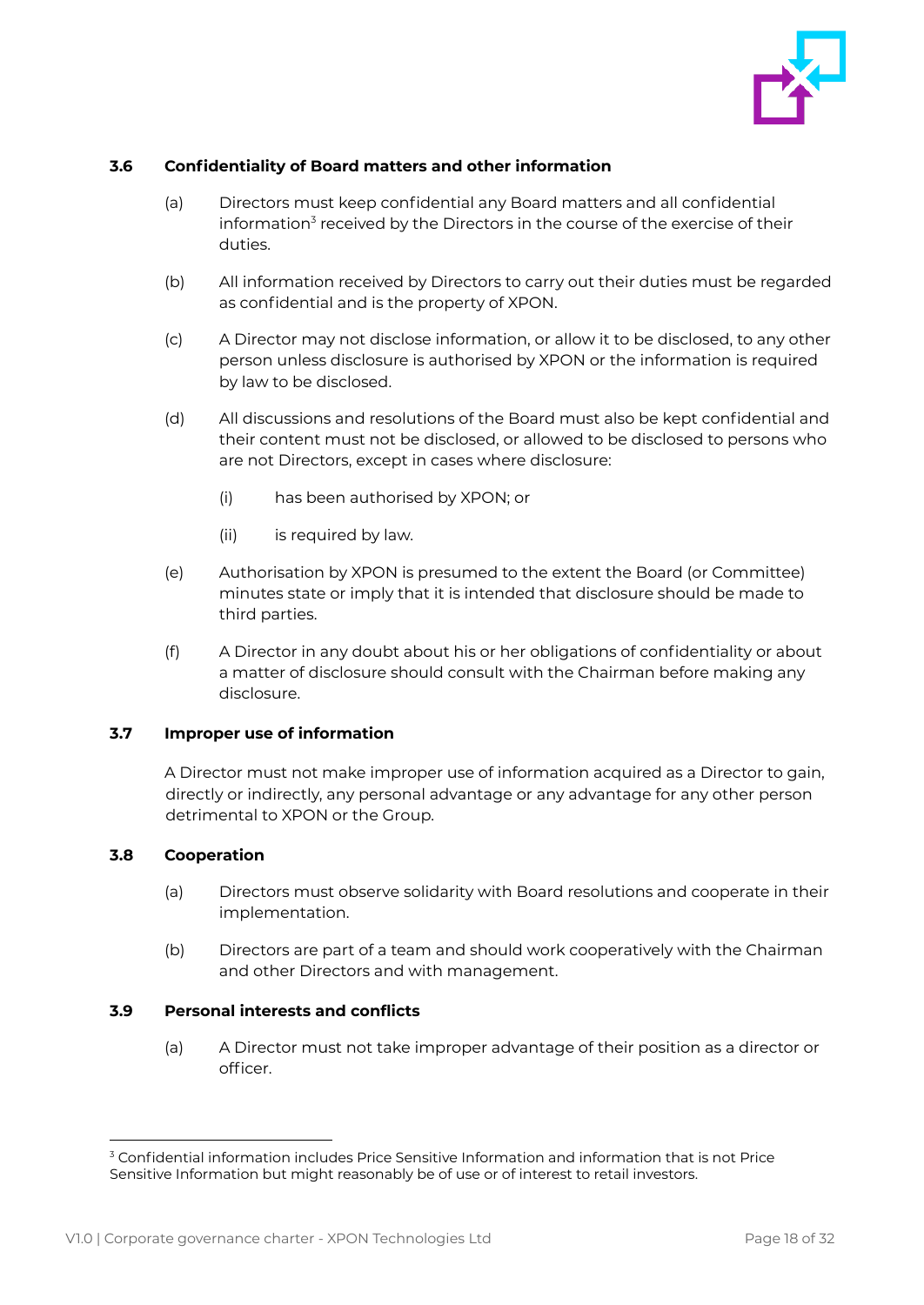

- (b) No Director may allow any personal interest, or the interest of any associated person, to influence or prejudice the Director's conduct or any Board (or Committee) decision.
- (c) A Director has a duty to avoid any conflict between:
	- (i) the interests of, or duty to, XPON; and
	- (ii) his or her own personal interests or the interests of, or duty to, any third party.
- (d) Every Director should be actively vigilant for both actual and potential conflicts of interest or duty.
- (e) A Director with a conflict of interest or duty should refrain from voting, or entering into any discussion, at, or even being present during, relevant Board discussions.
- (f) A Director who has any material personal interest in a matter must not be present at a meeting while the matter is being considered and must not vote on the matter.<sup>4</sup>
- (g) Papers relevant to any matter on which there is a known conflict of interest or material personal interest, will either not be, or be appropriately redacted before being, given to any Director concerned.

## <span id="page-19-0"></span>**3.10 Conduct by Directors**

- (a) A Director must not engage in conduct likely to discredit XPON or the Group.
- (b) Each Director should be aware of, and observe, any standing orders adopted by the Board from time to time for the conduct of Board and Committee meetings.
- (c) Directors must at all times comply with the spirit as well as the letter of the law and with the principles of this code.
- (d) Directors should conduct themselves at all times in a sober, polite, lawful and restrained manner in carrying out their duties, at both Board and Committee meetings, at Company functions and meetings, and where otherwise dealing with matters about or involving the Company.

## <span id="page-19-1"></span>**3.11 Dealings in Securities**

Each Director must comply with the Securities Trading Policy in relation to any dealings in Securities.

<sup>4</sup> A personal interest may be either direct or indirect and either pecuniary or otherwise.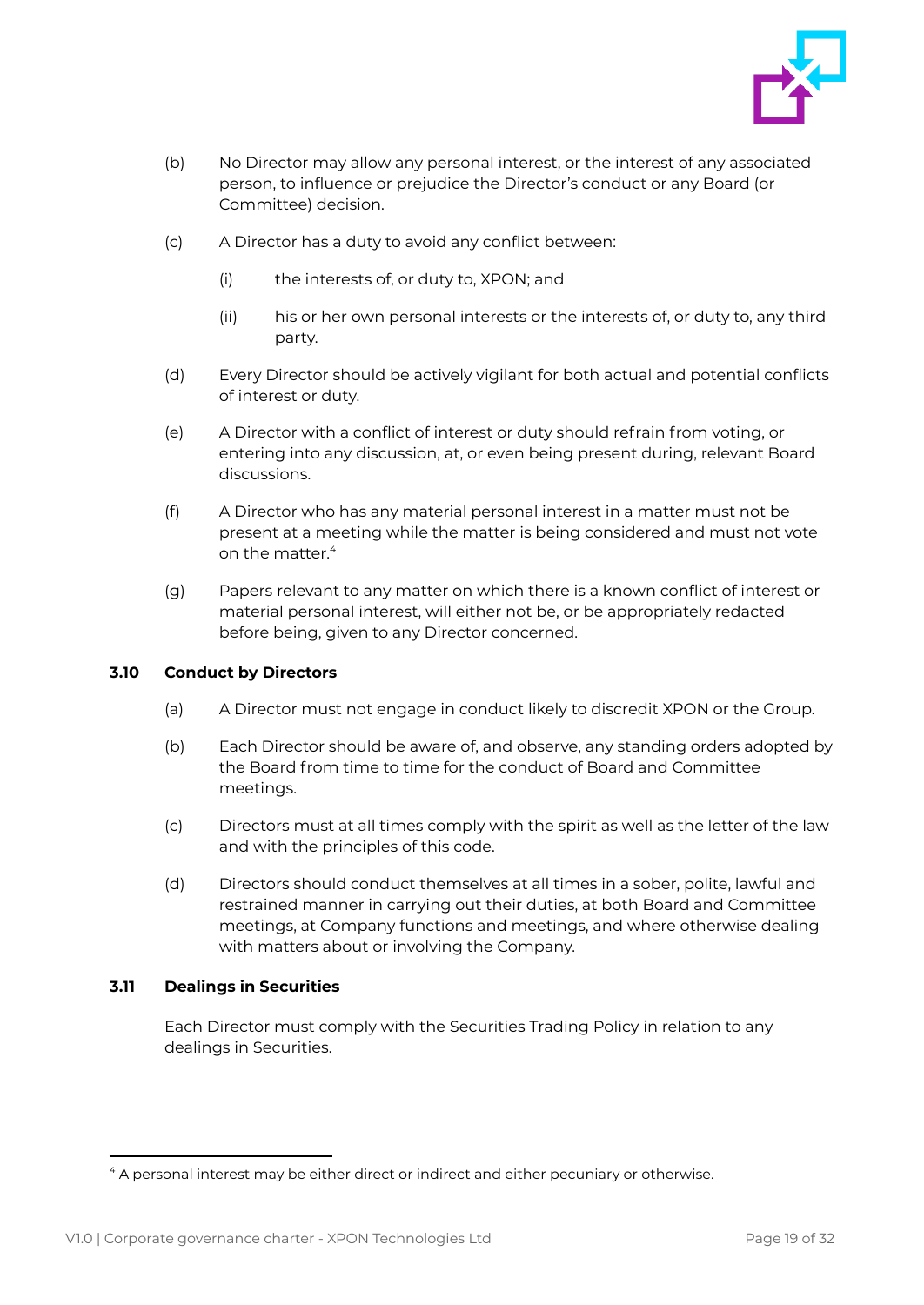

## <span id="page-20-0"></span>**3.12 Complaints procedure**

- (a) Directors are bound by the complaints procedure the Board adopts in the Group Operating Policies and Procedures.
- (b) Directors may be approached by Shareholders, staff or other persons who have a complaint about a matter relating to XPON or the Group. That complaint must be handled under the relevant procedure in the Group Operating Policies and Procedures.
- (c) The CEO and CFO must each ensure XPON's risk management and internal compliance and control systems are operating efficiently and effectively in all material respects, and give a detailed statement to the Board about this with each financial report.

## <span id="page-20-1"></span>**4 Continuous Disclosure Policy**

- (a) The Company must comply with the continuous disclosure regime in section 674 Corporations Act and under Listing Rule 3.1.
- (b) The continuous disclosure regime requires the Company to immediately disclose information which may materially affect the price or value of the Company's Securities. The continuous disclosure regime reflects the expectation of investors and the market to have ready access to that type of information. The continuous disclosure regime also requires the Company to correct a false market in its Securities.
- (c) The Company is committed to complying with the continuous disclosure regime. The Board has adopted policies on continuous disclosure, including a framework to identify, report and disclose Price Sensitive Information, as set out in the Continuous Disclosure Policy.
- (d) Given that disclosure issues often need to be resolved quickly so that notification to the market can be made in a timely manner, the Company believes that a formal disclosure committee may create unnecessary bureaucracy in meeting its continuous disclosure obligations. Accordingly, either the Chief Executive Officer (CEO) or Chairman will be responsible for having oversight of all of the Company's communications.
	- (i) The CEO or the Chairman must:
		- (A) review and approve all market and shareholder communications;
		- (B) where possible, obtain Board approval for all market and shareholder communications;
		- (C) where possible, be present during meetings with investors and analysts;
		- (D) review all market communications (including investor briefings and presentations, press releases, public documents and fact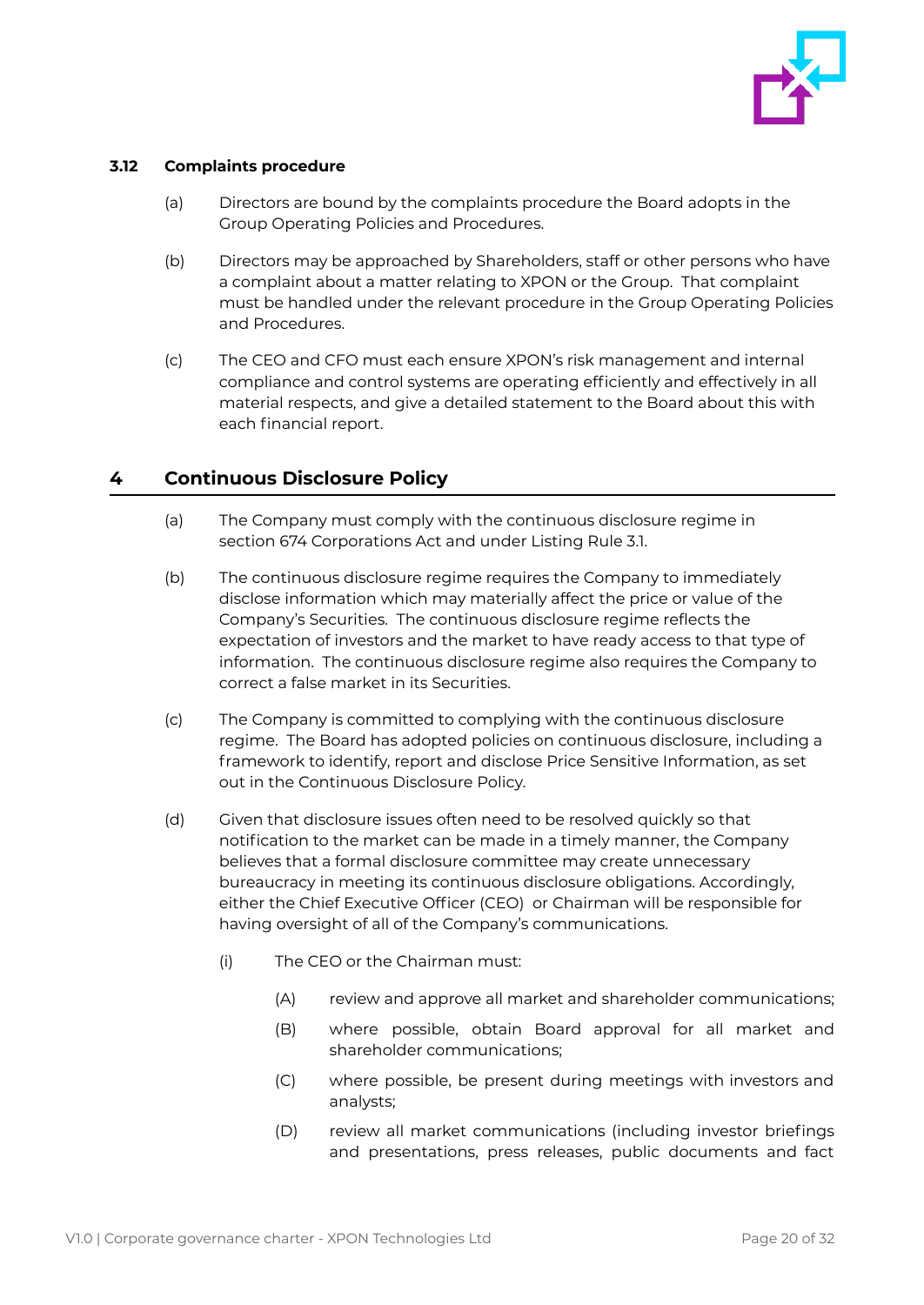

books or other corporate publications, including employee newsletters) to ensure that they do not cause any unintended breaches of the Listing Rules; and

- (E) monitor disclosure practices of the Company.
- (ii) Absolute authority is conferred to the Chairman, when it is impossible for the CEO to get approval by a majority of the Board at short notice.
- (iii) In certain cases, senior executives of the Company may be authorised to act as spokesperson on behalf of the Company, provided that this has been approved in advance by the CEO and the Chairman.
- (iv) The CEO and Chairman are the only representatives of the Company authorised to approve a release by the Company to the ASX.

## <span id="page-21-0"></span>**5 Diversity Policy**

- (a) The Company is committed to fostering a governance culture that embraces employee Diversity, in particular in the composition of its Board and Senior Executive.
- (b) The Board will establish measurable objectives and procedures which the Company will implement and report against to achieve employee and Board Diversity.
- (c) The terms of the Company's policy on Diversity, including measurable objectives and means for assuring the effectiveness of the implemented Diversity strategy, are set out in the Diversity Policy.

## <span id="page-21-1"></span>**6 Standing rules for Committees**

## <span id="page-21-2"></span>**6.1 Application**

These rules apply to, and are deemed incorporated into the charter of each Committee, except to the extent of any conflict with any of its terms.

## <span id="page-21-3"></span>**6.2 Composition**

- (a) Each Committee should consist of a majority of non-executive Directors, who are also Independent Directors.
- (b) The chairman of each Committee (except for the Nomination & Remuneration Committee) should be an Independent Director, but not the Chairman.
- (c) Each Committee should consist of no fewer than three members.
- (d) Committees are appointed by the Board and serve as the Board determines.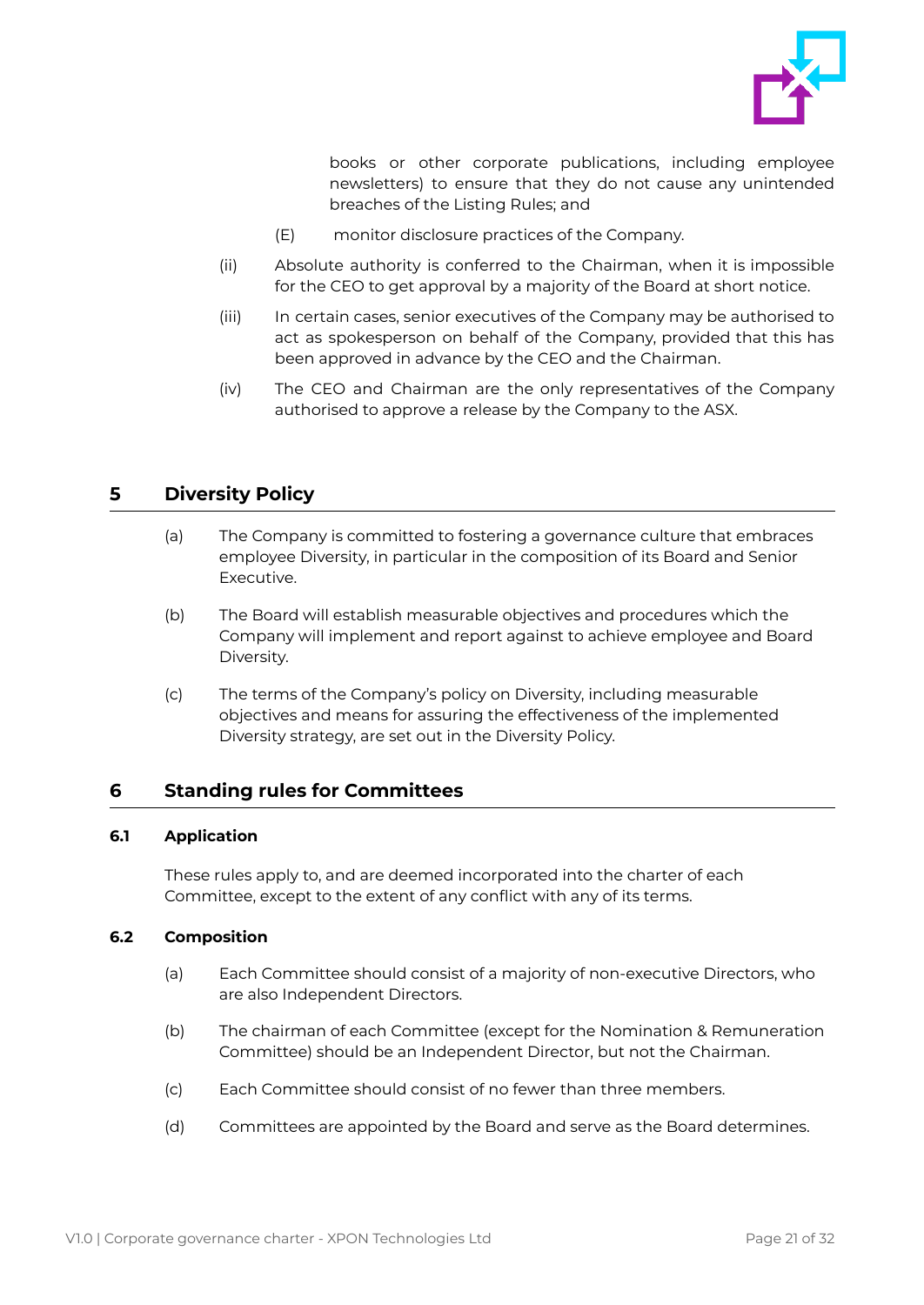

(e) The Board will appoint one member of any Committee to act as its chairman.

## <span id="page-22-0"></span>**6.3 Role**

Each Committee's role is to improve the efficiency of the Board through accepting the delegation of tasks and performing them in a forum where they can receive greater attention to detail than would be practical solely at Board level.

## <span id="page-22-1"></span>**6.4 Proceedings**

- (a) Any meeting may be held by means of conference call or any other means of communication that may, under the Corporations Act or the Constitution, be used for Board meetings.
- (b) The quorum for a Committee meeting is any two members.
- (c) A Director may attend (but not vote at) a meeting of a Committee of which that Director is not a member, as the Committee decides, for discussion of any particular matter relevant to that Director or about which that Director may have a special contribution to make.
- (d) A Committee may delegate any specific task to one of its members or to a sub-committee consisting of two or more of its members.
- (e) The procedural provisions of paragraph 6.4 apply to any sub-committee of a Committee.

## <span id="page-22-2"></span>**6.5 Reporting**

After a Committee meeting, each Committee must give a written report and a copy of the minutes to the Board.

## <span id="page-22-3"></span>**6.6 Secretary**

The Secretary has responsibility for coordinating the completion and despatch of Committee agenda and briefing materials, as well as draft minutes of meetings of each Committee for approval at the next meeting.

## <span id="page-22-4"></span>**6.7 Performance review and evaluation**

- (a) The Board procedures for performance review and evaluation apply to Committees<sup>5</sup> subject only to the role of the Chairman being taken by the chairman of the Committee and any other necessary changes.
- (b) Review and evaluation are conducted against the Board Charter and any criteria the Chairman decides.
- (c) The Committee must report to the Board on the conduct and results of its review and evaluation and make recommendations it considers appropriate.

<sup>&</sup>lt;sup>5</sup> See paragraph 2.9.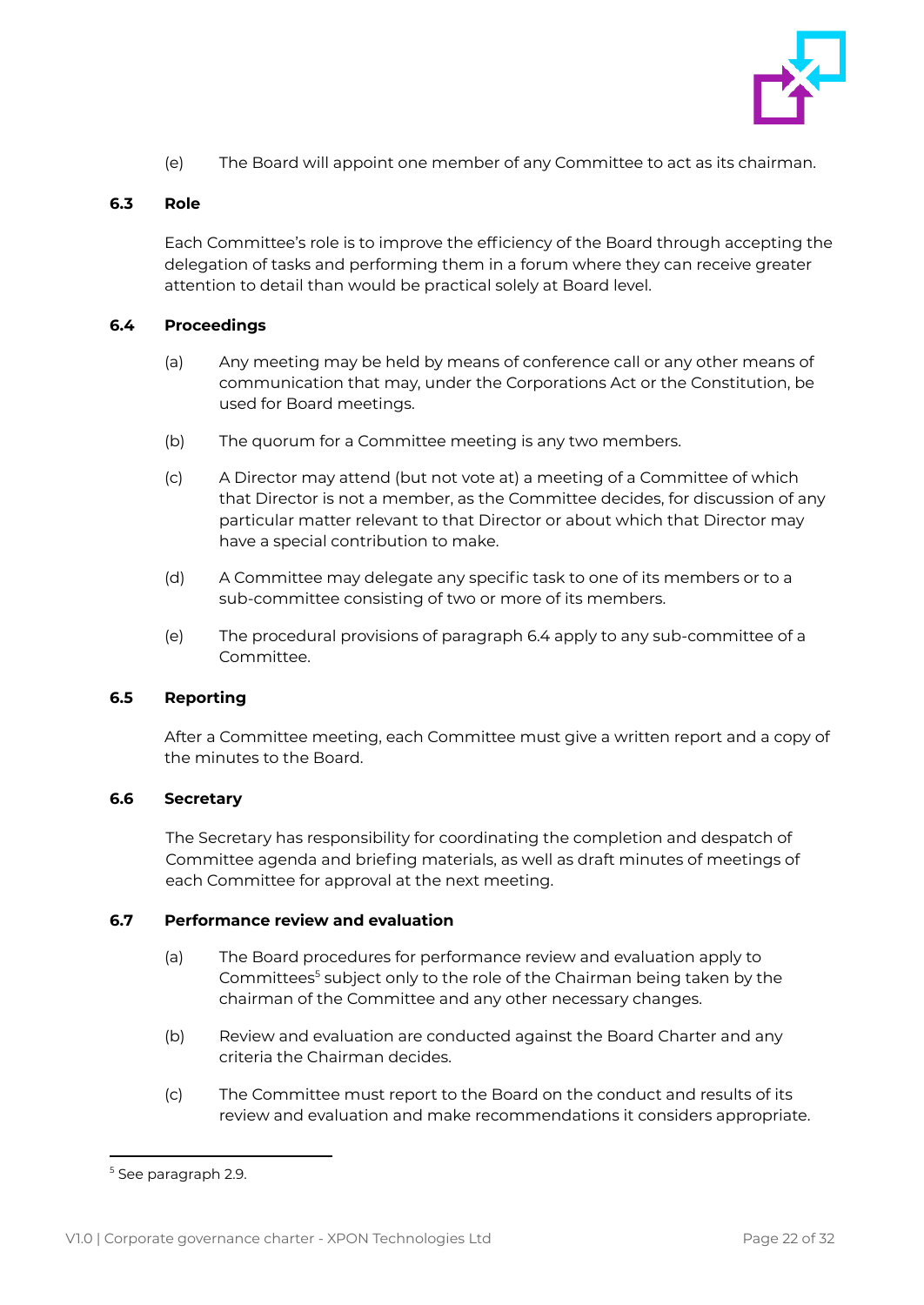

## <span id="page-23-0"></span>**Schedule 1 - Audit & Risk Management (ARM) Committee charter**

## **1 Standing rules**

The standing rules for Committees<sup>6</sup> apply to the ARM Committee subject to this charter.

## **2 Purpose of ARM Committee**

The ARM Committee's role is to:

- (a) advise on the establishment and maintenance of a framework of internal controls for the Group's management; and
- (b) assist the Board with policy on the quality and reliability of financial information prepared for use by the Board.
- (c) The ARM Committee will review XPON's risk management framework and policies and monitor their implementation.

## **3 Scope of responsibility**

The ARM Committee is responsible for:

- (a) monitoring the establishment of an appropriate internal control framework, including information systems, and its operation and considering enhancements;
- (b) assessing corporate risk (including economic, environmental and social sustainability risks) and compliance with internal controls;
- (c) overseeing business continuity planning and risk mitigation arrangements;
- (d) assessing the objectivity and performance of the internal audit function and considering enhancements;
- (e) reviewing reports on any material misappropriation, frauds and thefts from the Group;
- (f) reviewing reports on the adequacy of insurance coverage;
- (g) monitoring compliance with relevant legislative and regulatory requirements (including continuous disclosure obligations) and declarations by the Secretary about those requirements:

<sup>6</sup> See section 6.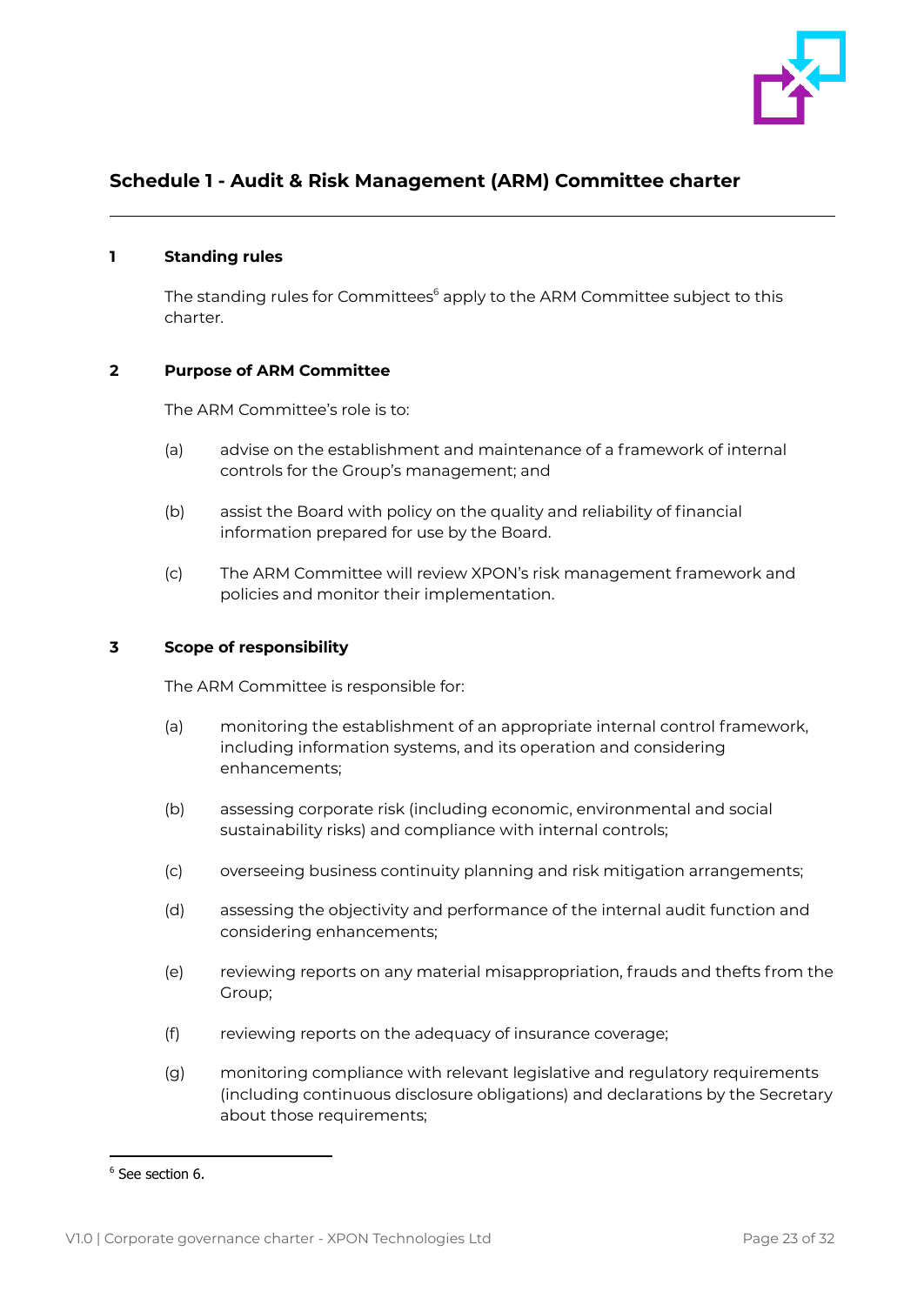

- (h) reviewing material transactions which are not a normal part of the Group's business;
- (i) reviewing the nomination, performance and independence of the external auditors, including recommendations to the Board for the appointment or removal of any external auditor and the rotation of the audit engagement partner;
- (j) liaising with the external auditors and monitoring the conduct, scope and adequacy of the annual external audit;
- (k) reviewing management processes supporting external reporting, including the appropriateness of the accounting judgments or choices made by management in preparing the financial reports and statements;
- (l) reviewing financial statements and other financial information distributed externally, including considering whether the financial statements reflect the understanding of the ARM Committee and otherwise provide a true and fair view of the financial position and performance of the Group;
- (m) preparing and recommending for approval by the Board the corporate governance statement for inclusion in the annual report or any other public document;
- (n) reviewing external audit reports and monitoring, if major deficiencies or breakdowns in controls or procedures have been identified, remedial action taken by management;
- (o) reviewing any proposal for the external auditor to provide non-audit services and whether it might compromise the independence of the external auditor; and
- (p) reviewing and monitoring compliance with the Code of Conduct.

## **4 Powers**

- 4.1 The ARM Committee has an advisory role, to assist the Board with matters set out in paragraph 3 and does not have any power to commit the Board to any recommendation or decision made by it except:
	- (a) for matters relating to the appointment, oversight, remuneration and replacement of the external auditors; and
	- (b) if and to the extent that (in other respects) it has express delegated authority from the Board.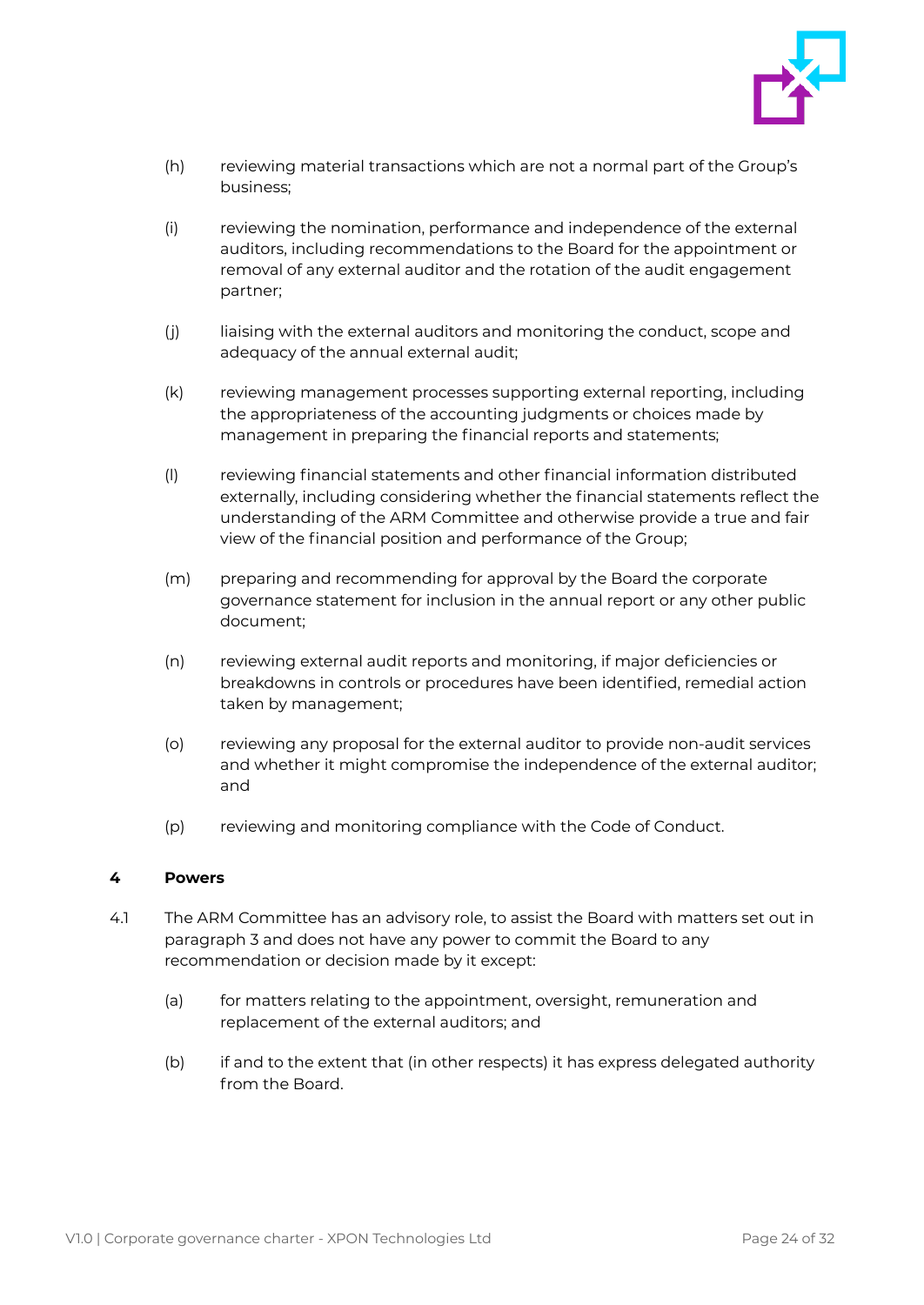

4.2 The ARM Committee has unrestricted access to management and to internal audit personnel as well as to the external auditors (with or without management present) to carry out its function.

## **5 Risk reporting**

If the ARM Committee identifies a significant business risk, it should report that risk to the Board immediately following the relevant ARM Committee meeting.

## **6 Selection of auditors**

- 6.1 External auditors are selected according to criteria set by the ARM Committee which include:
	- (a) the lack of any current or past relationship with XPON or with any Senior Executive that could impair, or risk impairing, the independent external view they are required to take in relation to XPON and the Group;
	- (b) their general reputation for independence, probity and professional standing within the business community; and
	- (c) their knowledge of the industry in which XPON and the Group operate.
- 6.2 Employees of the external audit partner (including the partner or other principal with overall responsibility for the engagement), should be rotated periodically (at least every five years) to avoid any risk of impairing the independent external view that the external auditors are required to take in relation to XPON and the Group.

## **7 Audit planning**

- 7.1 The ARM Committee reviews the performance of the external auditors throughout the year.
- 7.2 During each year, the ARM Committee should meet with the external auditor to:
	- (a) discuss the external audit plan;
	- (b) discuss any potential significant problems;
	- (c) discuss the impact of proposed changes in accounting policies on the financial statements;
	- (d) review the nature and impact of any changes in accounting policies adopted by the Group during the year; and
	- (e) review the proposed audit fees.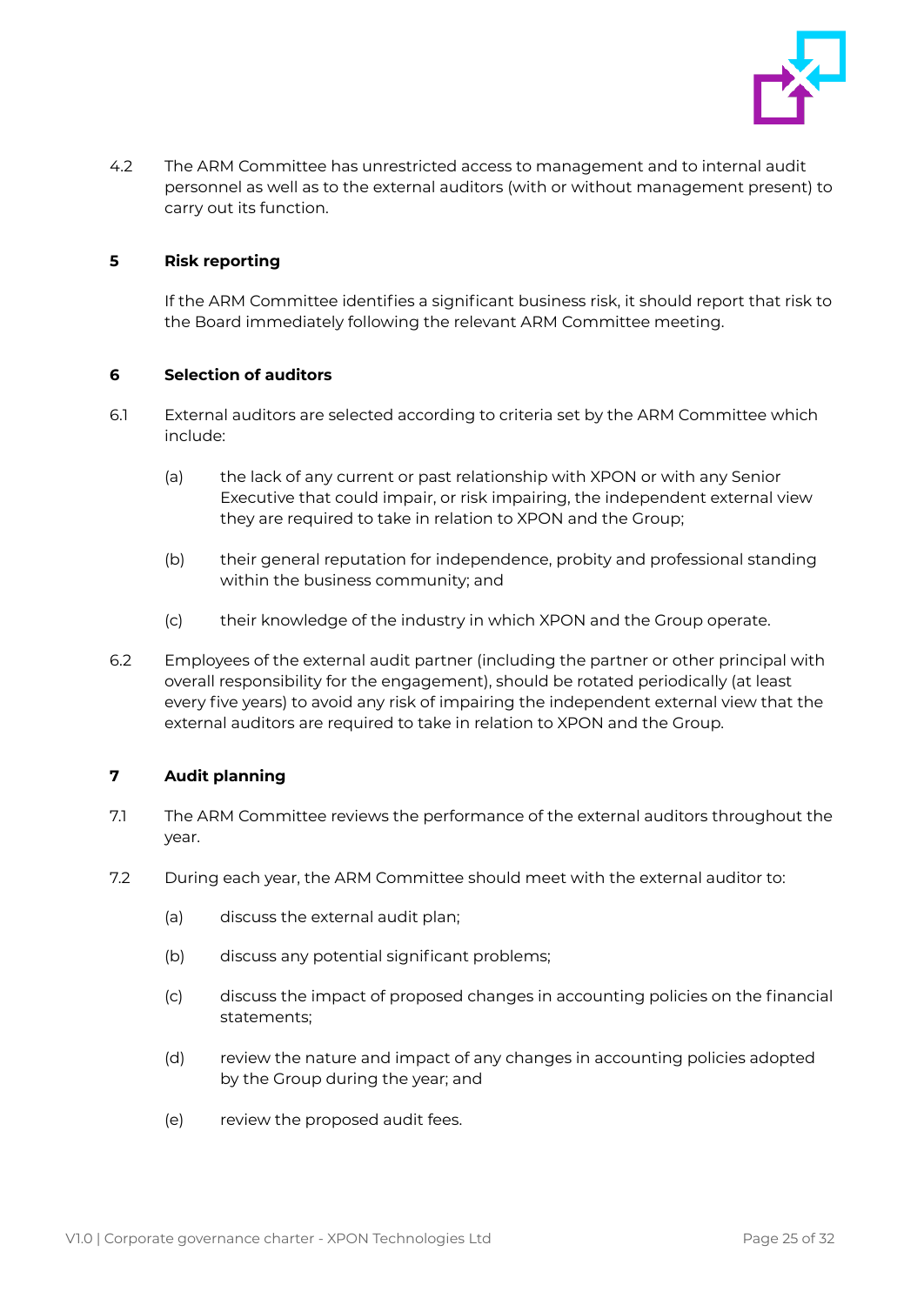

- 7.3 Before the announcement of XPON's results the ARM Committee should meet with the external auditor to:
	- (a) review the pro-forma half-yearly and pro-forma preliminary final report before lodgement of those documents with ASX, and any significant adjustments required as a result of the audit;
	- (b) make the necessary recommendation to the Board for the approval of these documents;
	- (c) review the results and findings of the audit, the adequacy of accounting, financial and operating controls, and monitor the implementation of any recommendations made; and
	- (d) review the draft financial report and the audit report and make the necessary recommendation to the Board for the approval of the financial report.

## **8 Proceedings**

- 8.1 The ARM Committee will meet as often as it considers necessary.
- 8.2 The ARM Committee may invite other person it regards appropriate to attend and contribute to ARM Committee meetings.
- 8.3 A quorum for an ARM Committee meeting is two ARM members.
- 8.4 The ARM Committee must disclose at the end of each reporting period the number of times that it met during the period and the individual attendances of its members at those meetings.

## **9 Minutes**

- 9.1 The ARM Committee must keep minutes of its meetings.
- 9.2 Minutes must be distributed to all ARM members, after the ARM Committee chairman has approved them.
- 9.3 The agenda and supporting papers are available to all directors upon request to the ARM Committee secretary, except if there is a conflict of interest.

## **10 Review and changes to this Charter**

- 10.1 The ARM Committee will review this charter annually or as often as it considers necessary.
- 10.2 The Board may change this charter from time to time by resolution.

## **11 Approved and adopted**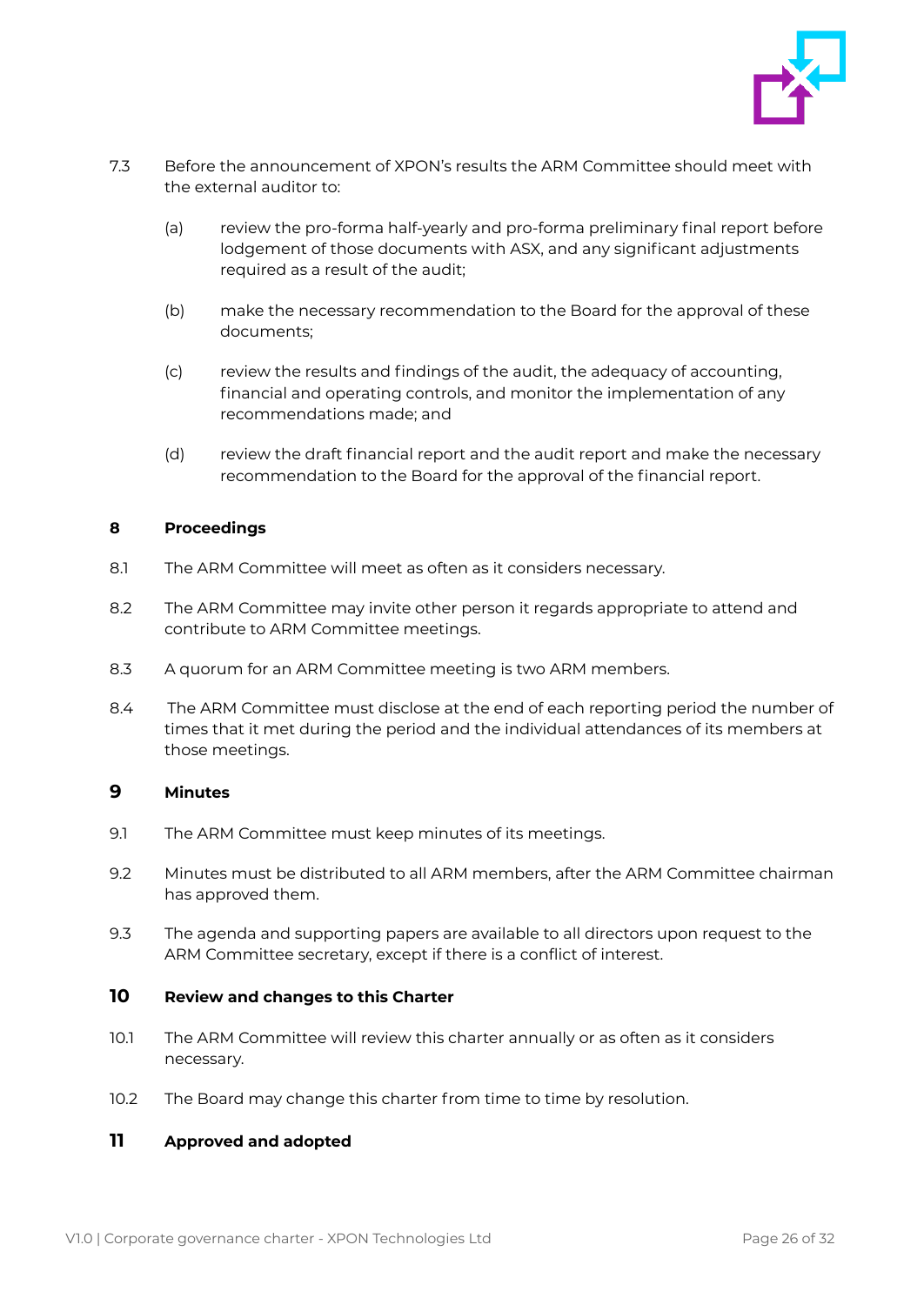

## **11.1 This charter was approved by the Board on 16 September 2021.**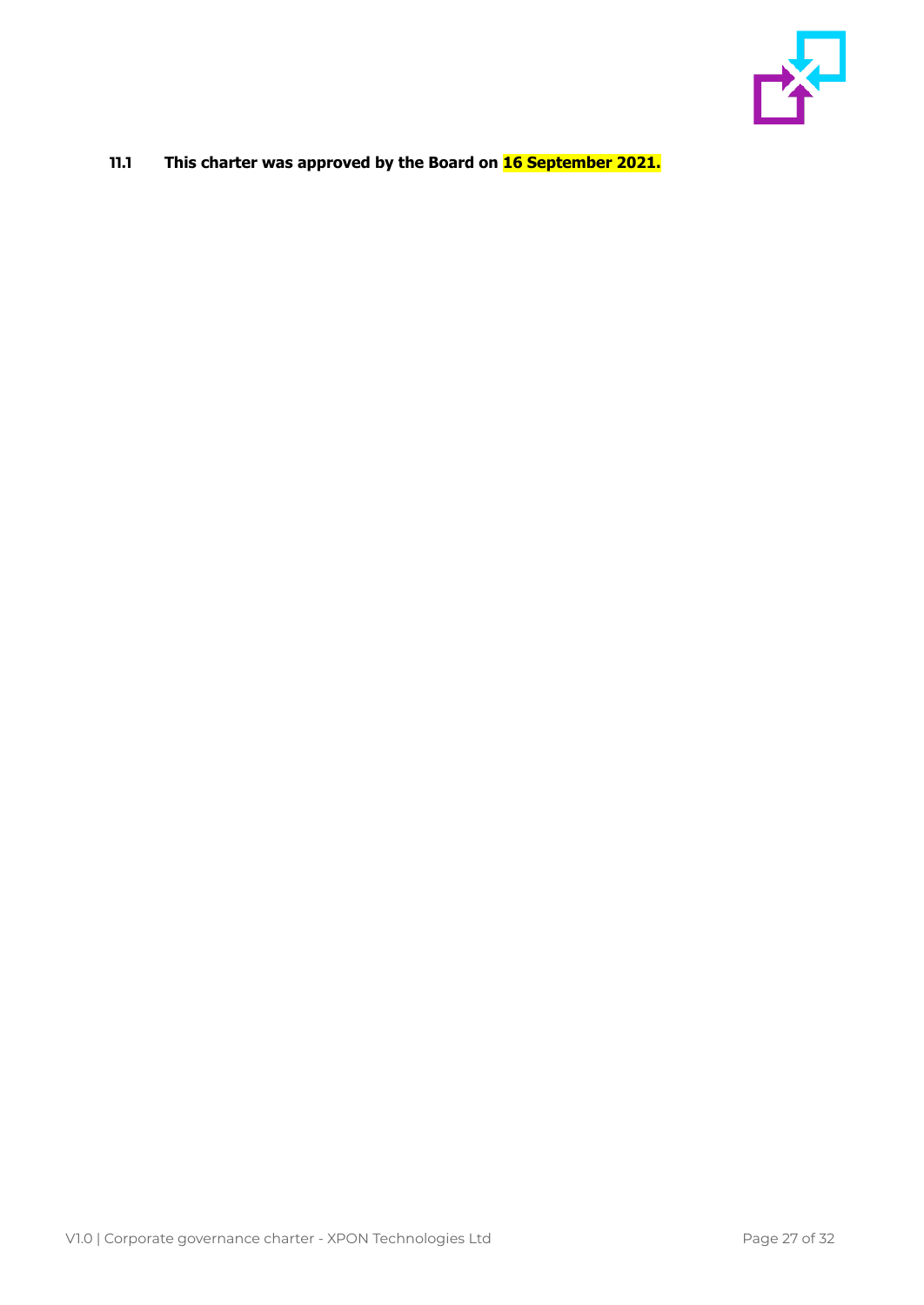

## <span id="page-28-0"></span>**Schedule 2 - Nomination & Remuneration (NR) Committee charter**

## **1 Standing rules**

The standing rules for Committees<sup>7</sup> apply to the NR Committee subject to this charter.

## **2 Purpose of Nomination & Remuneration Committee**

The NR Committee's role is to:

- (a) assist the Board and make recommendations to it about the appointment of new Directors (both executive and non-executive) and of the CEO and CFO and, to the extent delegated to it by the Board, other Senior Executives; and
- (b) advise on remuneration and issues relevant to remuneration policies and practices, including for Senior Executives and non executive Directors.

## **3 Scope of responsibility**

The NR Committee is responsible for:

- (a) developing suitable criteria (about experience, expertise, skills, qualifications, contacts or other qualities) for Board candidates;
- (b) identifying individuals who, because of their experience, expertise, skills, qualifications, contacts or other qualities, are suitable candidates for appointment to the Board or to any relevant management position;
- (c) reviewing processes for succession planning for the Board, CEO and other Senior Executives;
- (d) recommending individuals for consideration as Board candidates by the Board;
- (e) recommending to the Chairman procedures for the proper supervision of the Board and management;
- (f) ensuring appropriate induction and continuing professional development programs are implemented for Directors;
- (g) ensuring that the performance of each Director, and of all members of senior management, is reviewed and assessed each year in accordance with procedures adopted by the Board;

<sup>7</sup> See section 6.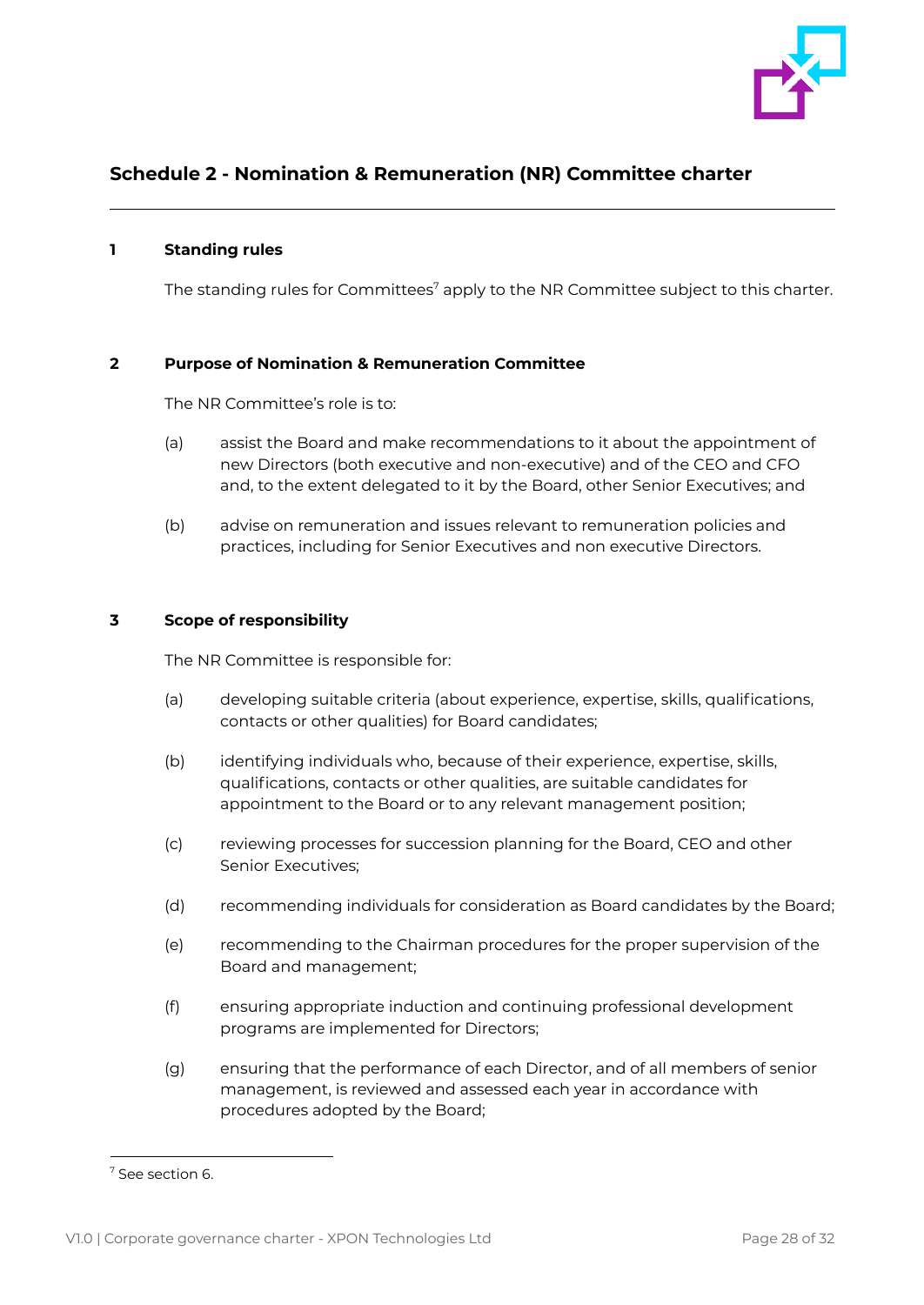

- (h) ensuring that any Diversity profile identified by the Board is a factor that is taken into account in the selection and appointment of qualified employees, senior management and Board candidates;
- (i) reporting to the Board as necessary to facilitate compliance with the Diversity Policy;
- (j) reporting to the Board annually on the Diversity profile of employees of the Company, including the relative proportion of men and women in the workforce at all levels of the Company and the extent to which the Company is progressing towards achieving its measurable objectives set out in the Company's Diversity Policy;
- (k) at the direction of the Board, implementing recommendations on remuneration by gender (and other Diversity benchmarks), as part of the NR Committee's administration of the Diversity Policy;
- (l) reviewing and evaluating market practices and trends for remuneration relevant to the Group;
- (m) reviewing and making recommendations to the Board for the Group's remuneration policies and framework, including the allocation of the directors' fee pool to non-executive Directors;
- (n) reviewing and making recommendations to the Board for the Group's remuneration practices, including for equity-based remuneration plans and superannuation arrangements;
- (o) overseeing the performance of the CEO and CFO and other Senior Executives and non executive Directors;
- (p) reviewing and making recommendations to the Board for the remuneration packages of the CEO and CFO and other Senior Executives and of non executive Directors and ensuring that the packages appropriately reflect the different roles and responsibilities of non-executive Directors compared with Senior Executives;
- (q) preparing any report for the Board that may be required under applicable legal or regulatory requirements about remuneration matters;
- (r) reviewing the Group's reporting and disclosure practices for the remuneration of Directors and Senior Executives;
- (s) reviewing, making recommendations to the Board on remuneration by gender (and other Diversity benchmarks) and reporting to the Board as necessary to facilitate compliance with the Diversity Policy; and
- (t) reviewing and reporting to the Board, at least annually, on the proportion of women and men in the workforce at all levels of the Group, and their relative levels of remuneration.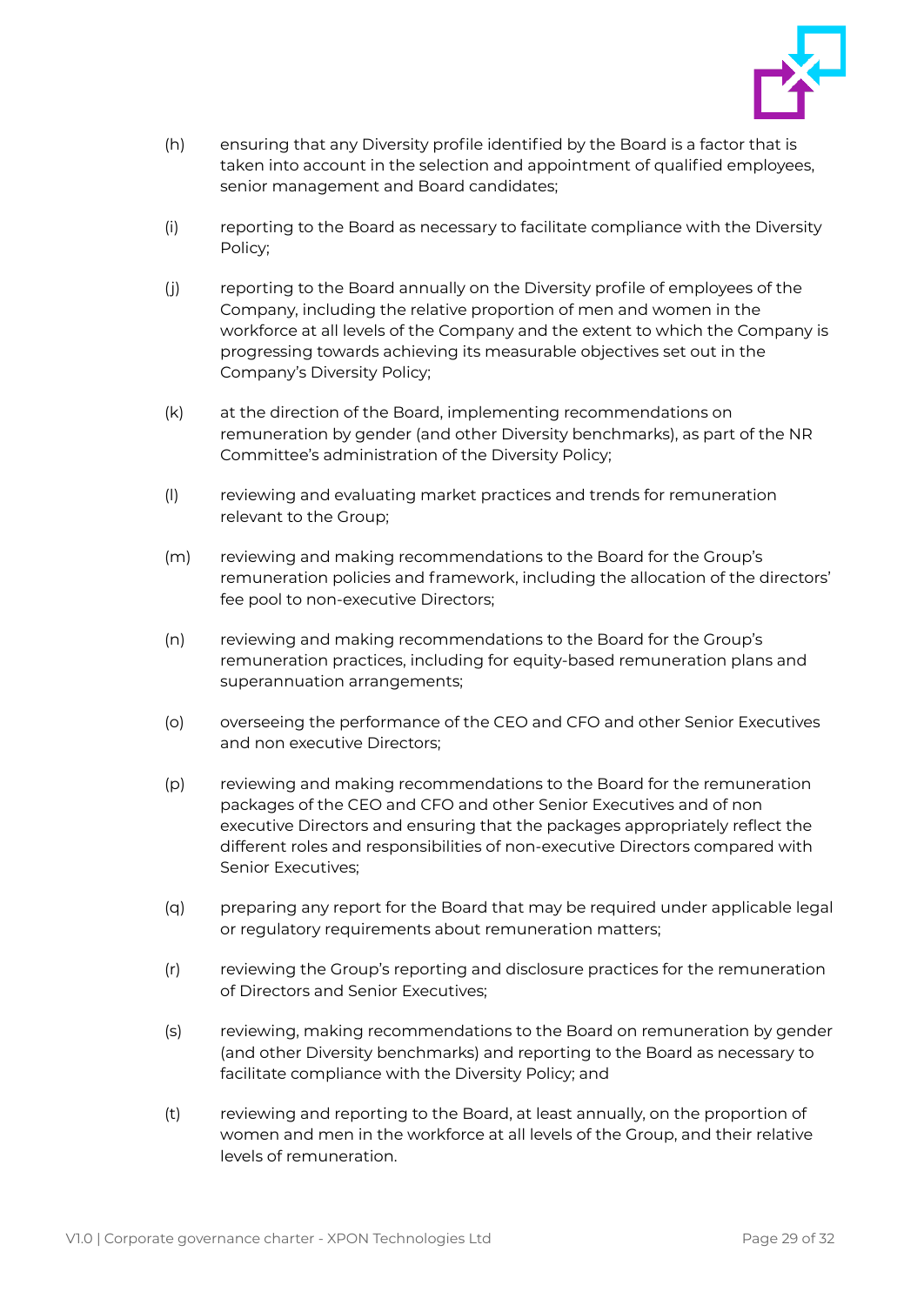

## **4 Remuneration**

- 4.1 For the purposes of this charter, 'remuneration' includes not only monetary payments (salary and wages) but all other monetary and non monetary compensation for services and benefits including:
	- (a) fringe benefits;
	- (b) directors' and officers' and other insurance arrangements;
	- (c) retirement benefits;
	- (d) superannuation; and
	- (e) equity participation, and other incentive programs.

## **5 Vacancies and new appointments**

- 5.1 When a Board vacancy arises for any reason or if the Board decides a new Director is required with particular skills, the NR Committee must prepare a list of candidates considering:
	- (a) what may be appropriate for XPON and the Group;
	- (b) the skills, expertise and experience required;
	- (c) the mix of those skills, expertise and experience with those of the existing Directors; and
	- (d) the perceived compatibility of the candidates with the Group and with the existing Directors.
- 5.2 Potential candidates to be appointed as Directors should then be considered by the Board, with advice from an external consultant if the Board considers this to be appropriate. Persons appointed in this manner continue in office only until the next AGM and are then eligible for election.

## **6 Powers**

The NR Committee has an advisory role to assist the Board with the matters set out in paragraphs 4 and 6. The NR Committee cannot commit the Board to any recommendation or decision made by it but may consult independent external experts to perform its function, and charge the costs to XPON or another Group company.